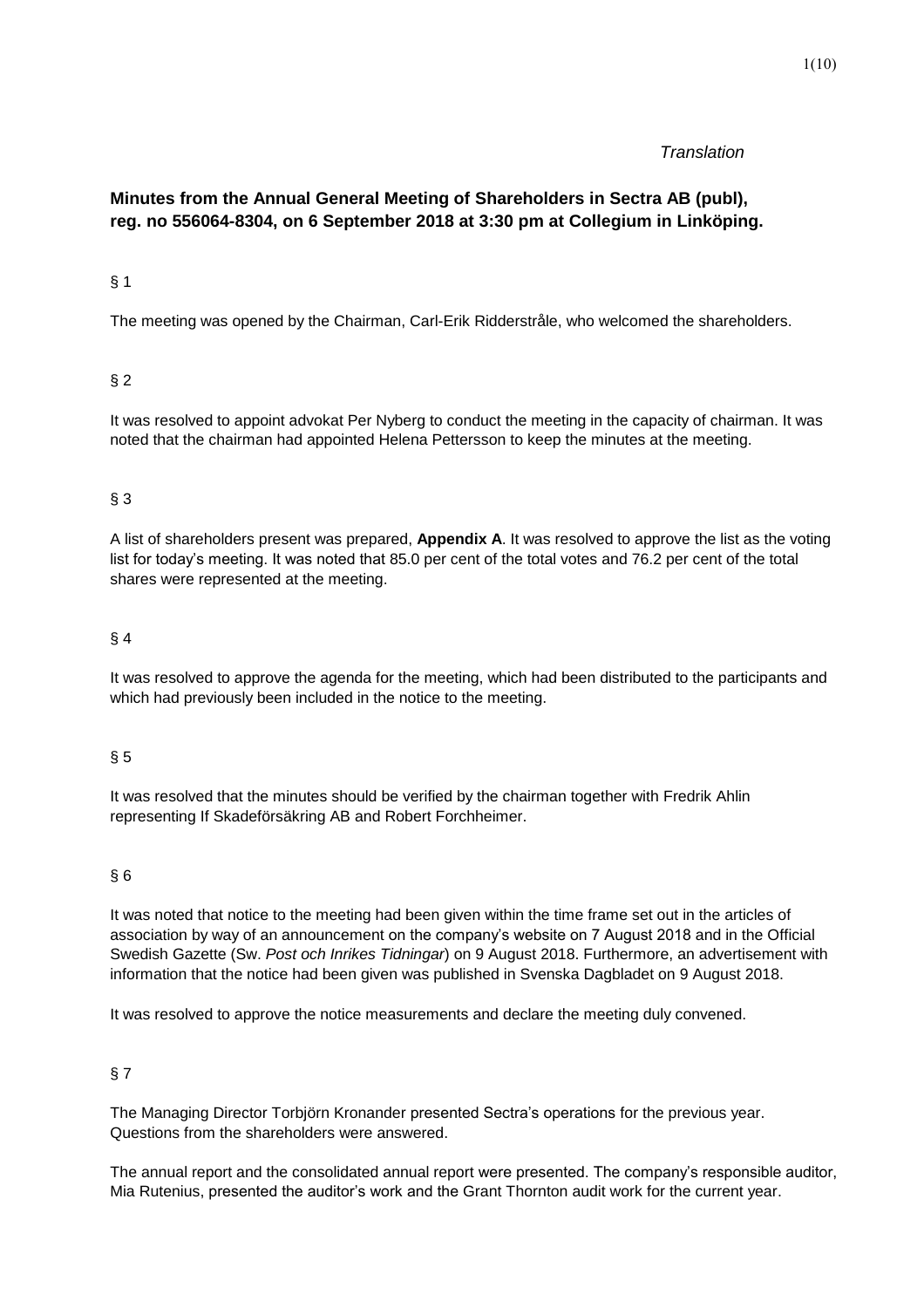#### § 8

a. It was resolved to adopt the income statement and consolidated income statement for the period 2017- 05-01 – 2018-04-30, and the balance sheet and consolidated balance sheet as of 30 April 2018.

b. It was resolved that the company's profits according to the adopted balance sheet as of 30 April 2018, shall be distributed in accordance with the proposal of the Board of Directors:

| The following is at the disposal of the Annual General Meeting: |             |
|-----------------------------------------------------------------|-------------|
| Premium fund                                                    | 75,718,924  |
| Loss brought forward                                            | -49.139.274 |
| Profit for the year                                             | 183,305,066 |
|                                                                 | 209.884.716 |
| The Board of Directors and the Managing Director proposed that: |             |
| Be carried forward                                              | 209,884,716 |

c. It was resolved to discharge the members of the Board of Directors and the Managing Director from liability for their administration of the company's affairs during the financial year 2017/2018.

It was noted that the resolution was passed unanimously and that neither members of the Board of Directors, who represented shares held by themselves or others, nor the Managing Director participated in this resolution.

#### § 9

Jan Särlvik, member of the election committee, presented the election committee's work and its proposals to the Annual General Meeting in relation to §§ 9 -12.

It was resolved that the Board of Directors shall, for the period until the close of the next Annual General Meeting, comprise of seven (7) members without any deputy directors. Further, it was resolved to appoint one auditor for the period until the close of the next Annual General Meeting.

#### § 10

It was resolved that remuneration to the members of the Board should be SEK 450,000 to the Chairman of the Board and SEK 225,000 to each of the external members of the Board. Furthermore, it was decided that a remuneration of SEK 40,000 for the audit committee's work should be paid to each of its external members of the Board and SEK 80,000 to the audit committee chairman. It was decided that no separate remuneration should be paid for work in the remuneration committee.

It was resolved that the remuneration to the auditor shall be paid pursuant to an approved invoice.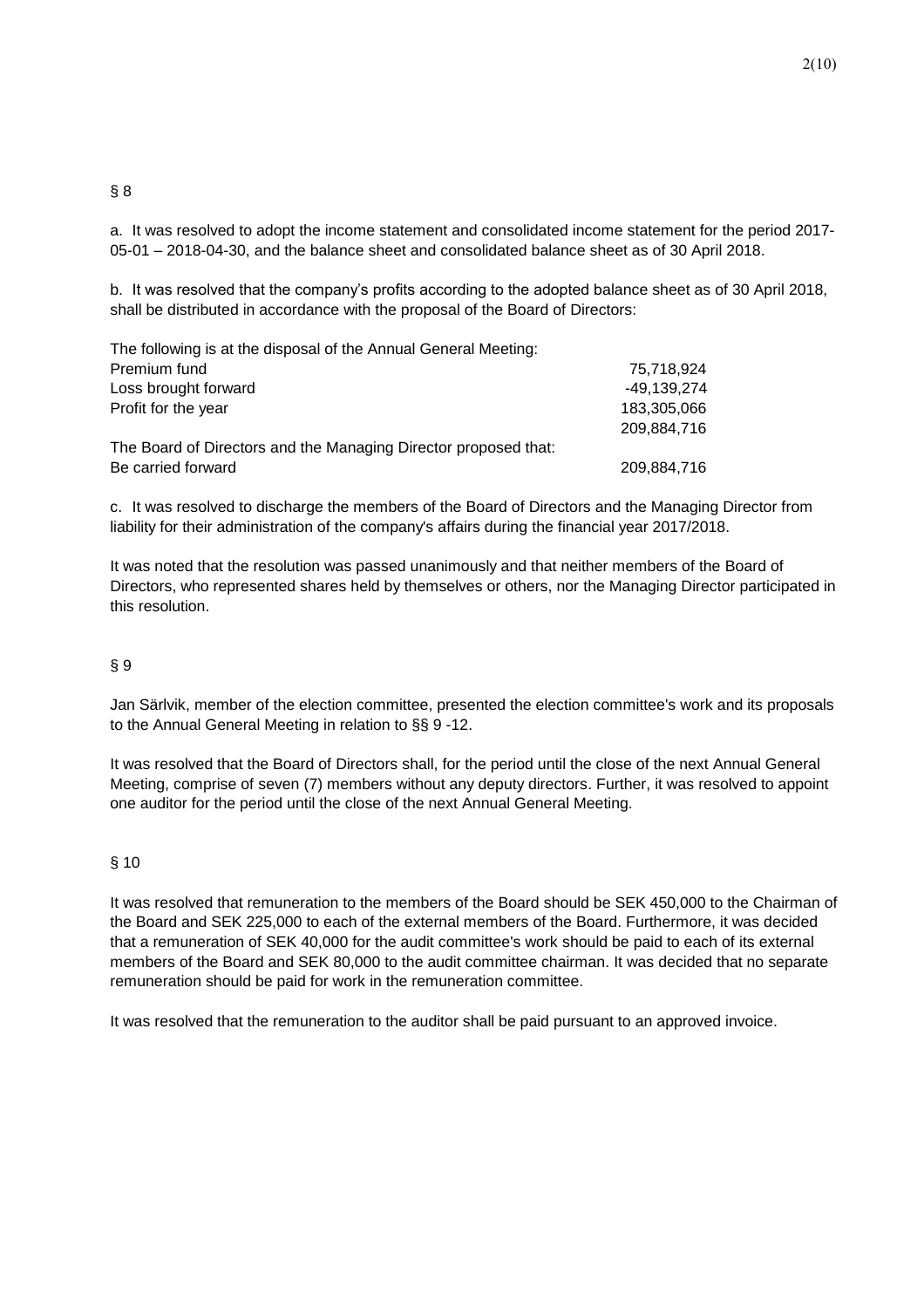## § 11

It was resolved to re-elect Jan-Olof Brüer, Torbjörn Kronander, Christer Nilsson, Anders Persson, Tomas Puusepp and Ulrika Hagdahl as ordinary members of the Board and to elect Birgitta Hagenfeldt as a new member of the Board for the period until the close of the next Annual General Meeting. Furthermore, Jan-Olof Brüer was elected as chairman of the Board.

Grant Thornton Sweden AB was appointed auditor for the period until the close of the next Annual General Meeting.

It was noted that

- (i) British Columbia Investment Management Corporation (1,313 shares/votes),
- (ii) Northern Trust Global Investments Collective Funds Trust (167 shares/votes),
- (iii) California State Teachers Retirement System (1,652 shares/votes) och
- (iv) SEI Acadian EU EX-UK EQ Pool (2,054 shares/votes)

representing a total of 5,186 shares/votes, voted against the proposal.

## § 12

It was resolved with the required majority to appoint a Nomination Committee in accordance with the following principles. The Chairman of the Board shall, not later than 30 November 2018, contact the three largest shareholders in the company (based on the number of votes), each of which is then entitled to appoint a member to the committee. Should any of the three largest shareholders waive the right to appoint a member to the committee, the next shareholder in terms of the largest number of votes is offered the opportunity to appoint a member to the Nomination Committee. In addition, the Chairman of the Board is a member of the Nomination Committee. The Chairman of the Board convenes the Nomination Committee to the first meeting. The member who represents the shareholder with the largest number of votes shall be appointed Chairman of the Nomination Committee. The Nomination Committee's mandate period extends until a new Nomination Committee is appointed. Should a member resign from the Nomination Committee in advance, an alternate shall be appointed in accordance with the principles above.

The composition of the Nomination Committee shall be announced not later than six months prior to the Annual General Meeting.

The Nomination Committee is composed based on the known shareholding of the company as per 31 October 2018. If significant changes occur in ownership after the Nomination Committee is formed, the composition of the committee can also be changed in accordance with the principles above. Changes in the Nomination Committee shall be disclosed immediately.

The Nomination Committee shall prepare and to the Annual General Meeting propose:

- election of the Chairman of the Board and other members to the company's Board of Directors;
- Board fees divided between the Chairman of the Board and other members of the Board as well as possible remuneration for committee work;
- election of and fees to the auditors and deputy auditors if applicable;
- resolution regarding principles for the composition of the Nomination Committee; and
- chairman of the Annual General Meeting.

No fees are paid to members of the Nomination Committee.

#### It was noted that

(i) Colonial First State Investments Ltd (12,000 shares/votes),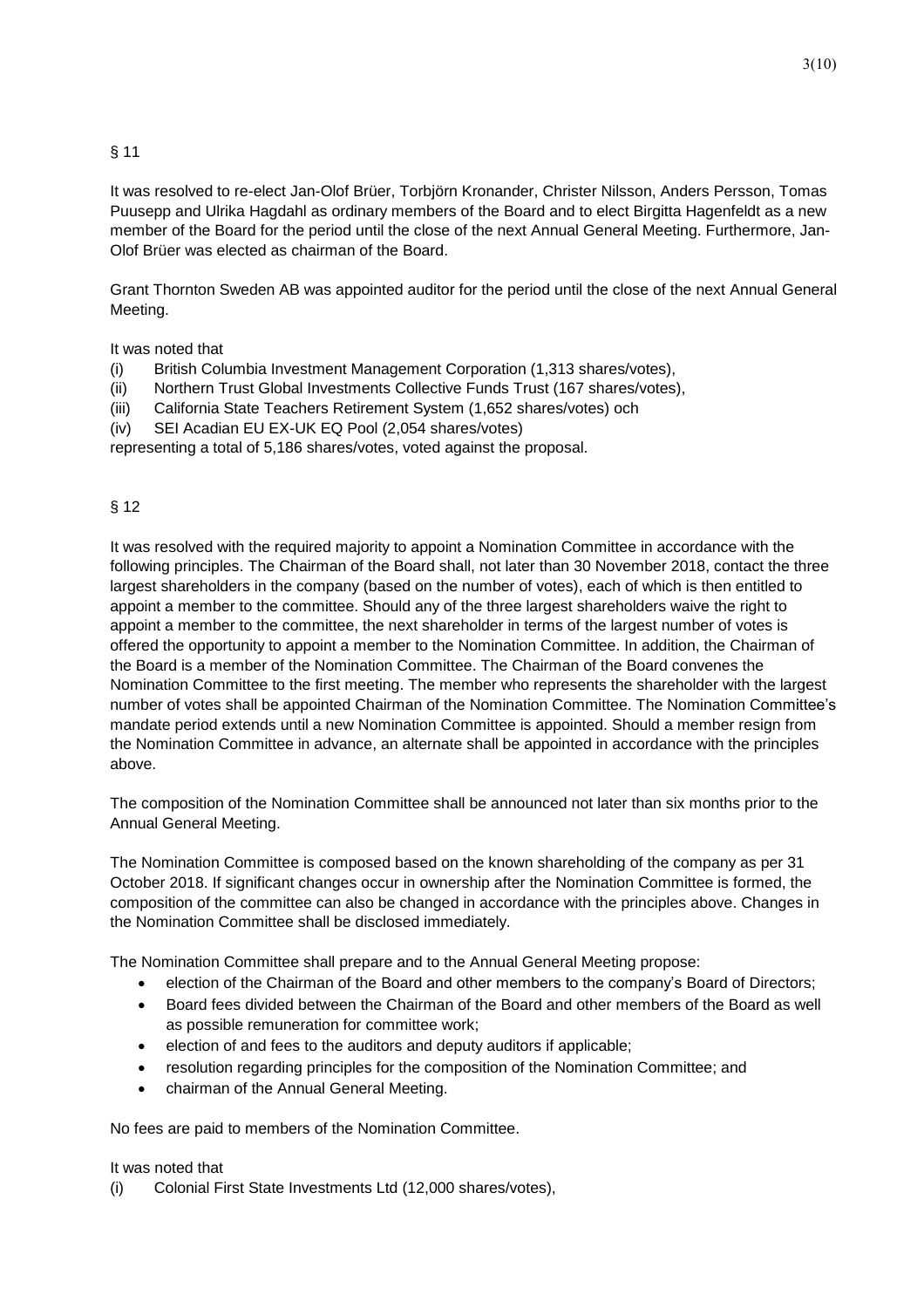- (ii) British Columbia Investment Management Corporation (1,313 shares/votes),
- (ii) Texas Municipal Retirement System (51,828 shares/votes),
- (iv) Utah State Retirement Systems (895 shares/votes),
- (v) California State Teachers Retirement System (1,652 shares/votes),
- (vi) Commonwealth of Pennsylvania Public School Employees Retirement System (1,256 shares/votes) och
- (vii) Florida State Board of Administration (2,756 shares/votes)

representing a total of 71,700 shares/votes, voted against the proposal.

## § 13

It was resolved that the principles relating to remuneration and other terms of employment for senior executives of the company that was adopted by the 2017 Annual General Meeting shall continue to apply.

The remuneration to senior executives of the company shall be based on market terms and should support the interests of the company's owners. Remuneration shall mainly consist of a fixed salary element, a variable salary element, pension benefits and other benefits; for example, use of a company car. The pension benefits shall be in the form of premium.

The fixed salary shall be determined taking into account the executive's experience, responsibility and performance and shall be based on market conditions. The variable remuneration shall be in proportion to the executive's responsibility and authority. In addition, it shall have a maximum limit and be based on fulfilment of goals that comply with the Company's long-term interests. The variable portion shall, when applicable, be based on quantitative and qualitative goals, and may be comprised by share related instruments. The company's costs for the variable portion for the Managing Director and other persons in company management shall amount to not more than 50 per cent of the fixed salary costs.

The period of notice shall be not more than 12 months on the employee's side. In the event that notice is issued by the company, the period of notice and the time during which severance pay is paid out shall not together exceed a total of 24 months.

The normal retirement age shall be 65. Pensions shall be on market terms and based on definedcontribution pension solutions. The pension premium shall be maximized at 30 per cent of the fixed and variable salary.

Members of the Board of Directors with special competence shall receive remuneration on market terms for services performed outside his or her management assignment. Resolutions regarding such remuneration shall be dealt with by the Board of Directors, in which case the party concerned may not take part in the discussions or the related decision.

Issues related to remuneration to company management are handled by the Managing Director. Remuneration to the Managing Director shall be determined by the Board of Directors.

It was resolved that the Board of Directors shall be able to deviate from the guidelines for remuneration drawn up by the Annual General Meeting if there are special reasons for so doing in individual instances.

It was noted that SEI Acadian EU EX-UK EQ Pool, representing 2,054 shares/votes, voted against the proposal.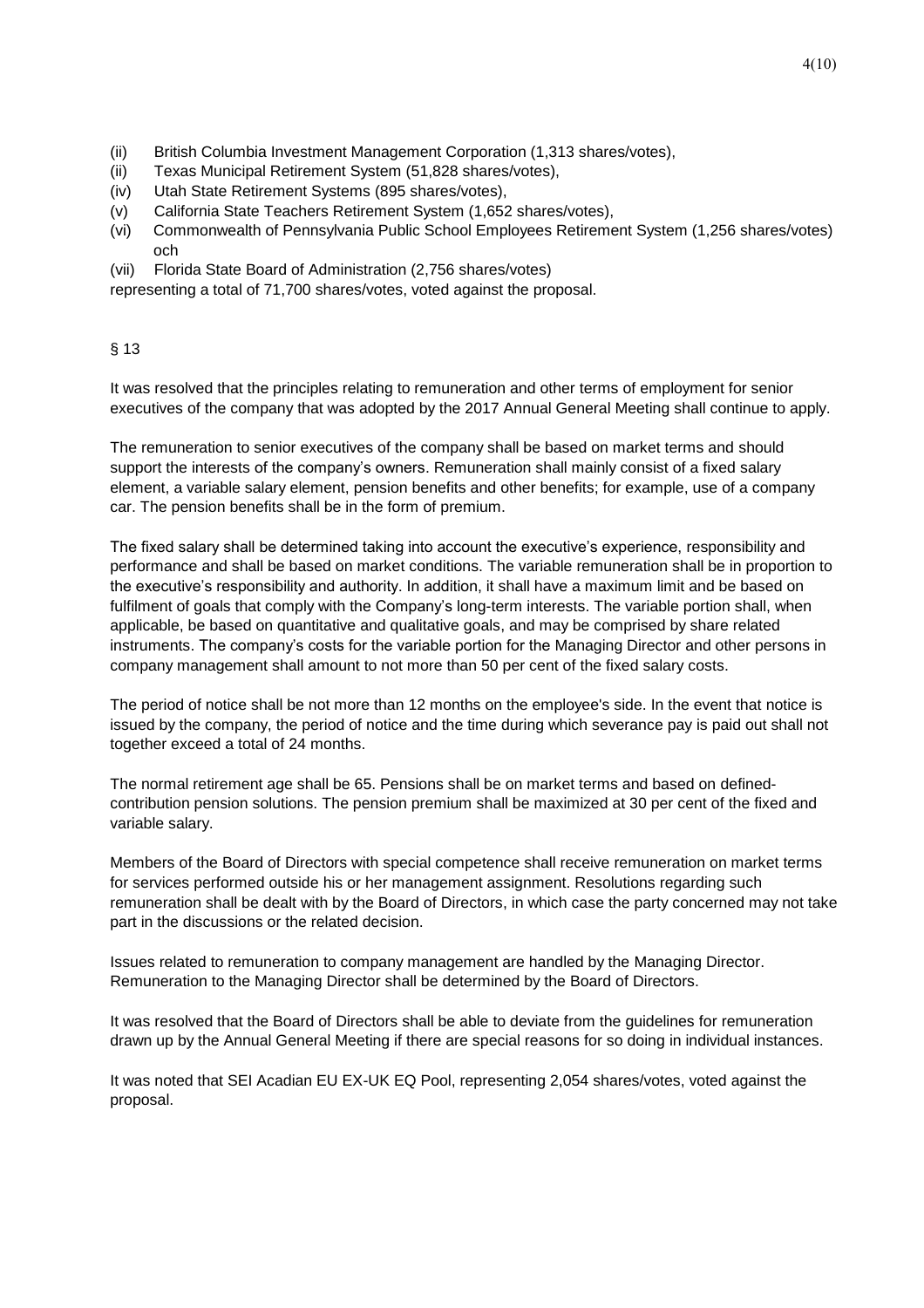## § 14

It was unanimously resolved in accordance with the proposal of the Board of Directors:

- a. to implement a share split, whereby one share in Sectra is divided into two shares. One of these shares will be a so-called redemption share. The record date for the share split shall be 4 October 2018;
- b. to reduce the share capital by SEK 19,059,834.50 through the redemption of 2,620,692 Class A shares and 35,498,977 Class B shares for repayment to the shareholders;
- c. the price to be paid for each redemption share shall be SEK 4.50. Thus, the maximum redemption amount will be SEK 171,538,510.50. Trading in redemption shares shall take place during the period 5 – 16 October 2018. The record date for redemption of the redemption shares shall be 18 October 2018. Payment is expected to be made through Euroclear Sweden AB around 23 October 2018.
- d. in order to achieve a timely and efficient redemption procedure, without having to obtain permission from the Swedish Companies Registration Office or a court of law, to restore the company's share capital to its original amount by increasing the company's share capital with SEK 19,059,834.50 through a bonus issue via a transfer from the company's unrestricted equity to the company's share capital. No new shares will be issued in connection with the bonus issue. Upon completion of the bonus issue, the company's share capital will be restored to its original amount.

It was noted that documents in accordance with Chapter 20, Sections 8, 13-14 of the Swedish Companies Act were presented at the meeting.

## § 15

It was resolved, with the required majority, in accordance with the proposal of the Board of Directors, that the Board of Directors shall be authorized to issue, on one or several occasions during the period until the next Annual General Meeting, not more than 3,700,000 Class B shares for payment in cash, payment by set-off of claims or payment in kind, and that for issues where payment is made by set-off of claims or in kind, the Board of Directors shall be able to disregard the shareholders' preferential rights. The subscription price of the new shares shall be determined on the basis of the prevailing market price of the Class B shares at the time of the issue.

It was noted that the purpose of the authorization is to facilitate the use of newly issued shares in connection with the implementation of or for the financing of acquisitions of companies or businesses or parts thereof and in connection with market investments.

It was noted that Sveriges Aktiesparares Riksförbund (Swedish Shareholders' Association), representing 100 shares/votes, voted against the proposal.

## § 16

It was, with the required majority, resolved, in accordance with the proposal of the Board of Directors, to authorize the Board of Directors, on one or several occasions during the period until the close of the next Annual General Meeting, to resolve on the acquisition of shares of the company. Such shares may be acquired up to a maximum amount not, at any time, exceeding 10 per cent of the total number of shares issued by the company. Acquisitions of shares shall be made either on Nasdaq Stockholm at a purchase price within the range of the share prices registered at any given time for the Class B shares, meaning the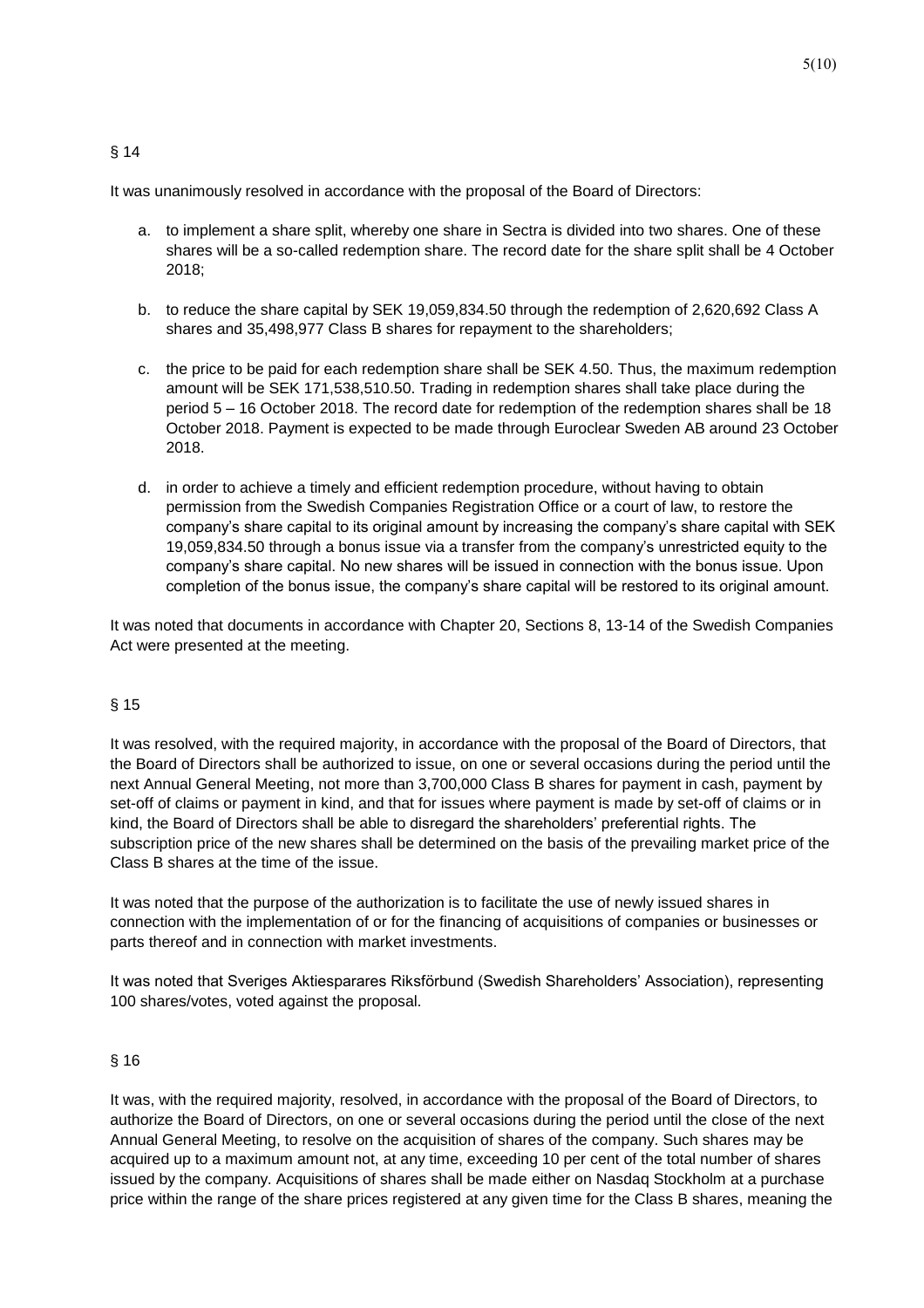spread between the maximum buying rate and the minimum selling rate, or by way of an offer to all shareholders, whereby the purchase shall be made at a price which at the time of the decision corresponds to a minimum of the prevailing market price for the Class B shares and at a maximum of 150 per cent of the prevailing market price for the Class B shares. The same price shall apply for Class A shares and Class B shares.

It was also resolved that the Board of Directors shall be authorized to resolve, on one or several occasions during the period until the close of the next Annual General Meeting, to dispose of all shares held by the company in connection with the acquisition of companies or businesses or parts thereof, in connection with market investments, for hedging costs that may arise relating to the company's incentive programs and for a continuous adaptation of the company's capital structure and thereby contributing to increased shareholders' value. The shareholders shall have a preferential right to acquire the shares in accordance with the provisions in the articles of association regarding the preferential right to subscribe for new shares, provided that the board of directors shall be entitled to deviate from the preferential right if the shares are paid for by way of set-off or non-cash consideration or if the purpose with the disposal is to secure the costs that arise as a result of the company's incentive program. Disposal of shares via Nasdaq Stockholm may only be made at a price within the range of the share prices registered at any given time.

#### It was noted that

(i) SEI Acadian EU EX-UK EQ Pool (2,054 shares/votes), and

(ii) Sveriges Aktiesparares Riksförbund (Swedish Shareholders' Association) (100 shares/votes), representing a total of 2,154 shares/votes voted against the proposal.

#### § 17

It was resolved, with the required majority, in accordance with the proposal of the Board of Directors, to issue convertibles, with a nominal value not exceeding SEK 35,000,000. The employees of the Group shall be entitled to subscribe for the convertibles.

The following terms and conditions shall apply to the resolution:

- **1.** Each convertible shall have a nominal value of SEK 1 or multiples thereof.
- **2.** The subscription price for the convertibles shall correspond to the convertibles' nominal value.
- **3.** With disapplication of the shareholders' preferential rights, the Group's employees shall be entitled to subscribe for the convertibles in accordance with **Appendix B**.
- **4.** Subscription shall be made on a subscription list from 1 11 October 2018.
- **5.** Payment for the convertibles shall be made in cash not later than 1 November 2018.
- **6.** The convertibles shall not carry any interest and shall mature for payment on 31 January 2022.
- **7.** The convertibles entitle the holder to convert their convertibles to Class B shares. The conversion rate shall correspond to 145.3 per cent of the average volume-weighted average of price paid for the company's shares on Nasdaq Stockholm on each trading day during the period 30 August - 12 September 2018, however not less than SEK 100. Holders are entitled to request conversion of their convertibles into shares, during the period 10 – 14 January 2022.
- **8.** Assuming full conversion of the convertibles, the share capital may increase by not more than SEK 350,000.
- **9.** No excess subscription may take place.
- **10.** The new shares shall yield a right to dividend from the first record day for dividend that occurs after the conversion has taken place.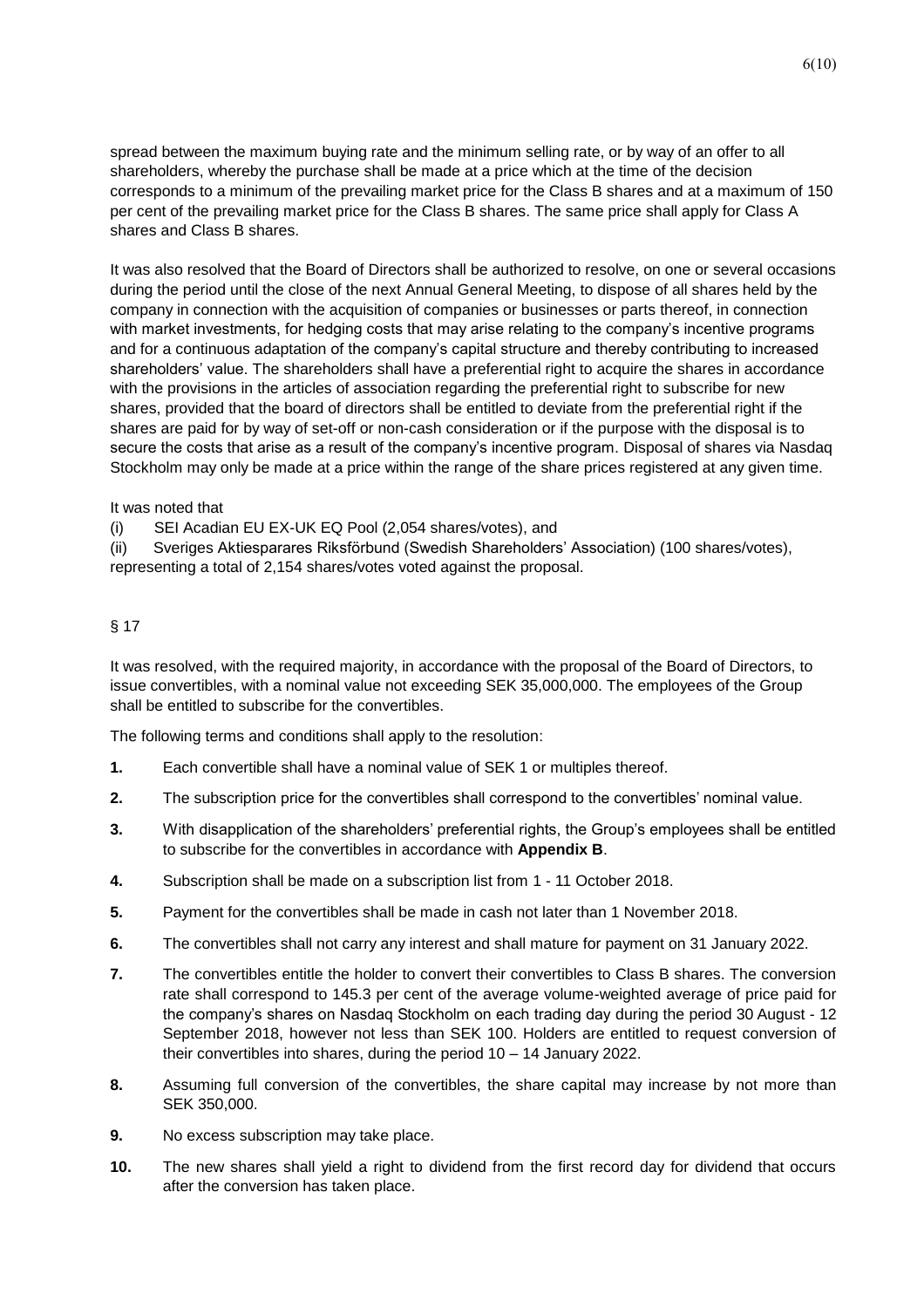In addition hereto, the terms and conditions according to **Appendix C** shall apply.

Moreover, it was resolved to authorise the Board of Directors, or any person nominated by the Board of Directors, to undertake such minor adjustments as may be required for the registration of the issue by the Swedish Companies Registration Office and Euroclear Sweden AB.

The basis for the subscription price is that the subscription price shall correspond to the market value of the convertibles in accordance with valuation principles that are generally accepted on the market. The convertibles have been valued by Ernst & Young AB.

The convertibles may only be allocated so that the dilution assuming full conversion amounts to no more than one (1) per cent of the share capital at the date of the Annual General Meeting's resolution, at which the dilution due to the allocation of convertibles to external members of the Board according to the proposal by shareholders shall be included. If it becomes necessary to reduce the allocation of convertibles due to a dilution effect otherwise exceeding one (1) per cent of the share capital, the reduction shall be implemented so that the reduction is proportional to the amount subscribed and with the same proportional reduction in each convertible issue.

Full conversion will have only insignificant effect on the ratios results and equity per share for the financial year 2017/2018. These ratios have therefore been left out.

The proposal has in accordance with guidelines adopted by the Board of Directors been prepared by the management in consultation with external advisors and been covered at board meetings during the spring of 2018.

The purpose of the disapplication of the shareholders' preferential rights is to further strengthen the motivation of the employees regarding the Group's long-term business and financial development and to increase the motivation and the feeling of belonging to the company. The Board of Directors considers it to be advantageous for the company and for the company's shareholders to enable employees to be shareholders in Sectra through this convertible program.

The subscription price for the convertibles is equal to the market value according to an independent valuation. As a result, the Group will not be charged any social fees in connection with the issue of the convertibles. Other costs for this plan as well as the plan for the issue of convertibles to external board members of the Board pursuant to item 18 below, such as fees to external advisors and costs for the administration of the plans, are estimated to be approximately SEK 500,000 during the life of the convertibles.

It was noted that SEI Acadian EU EX-UK EQ Pool, representing 2,054 shares/votes, voted against the proposal.

## § 18

Jan-Olof Brüer, representing himself and other principal shareholders as proposers, explained that they after having consulted with certain institutional owners have decided to amend the proposal to issue convertibles to external board members in such a way that the percentage for determining the conversion price shall be adjusted to 150 per cent.

It was noted that Jan-Olof Brüer in his capacity as member and chairman of the Board of Directors of Sectra waives his right to subscribe for convertibles in the proposed plan.

It was resolved, with the required majority, in accordance with the revised proposal of shareholders, to issue convertibles with a nominal value not exceeding SEK 3,500,000. With disapplication of the shareholders' preferential rights, the external members of the Board of Directors of Sectra may subscribe for the convertibles.

The following terms and conditions shall apply to the resolution: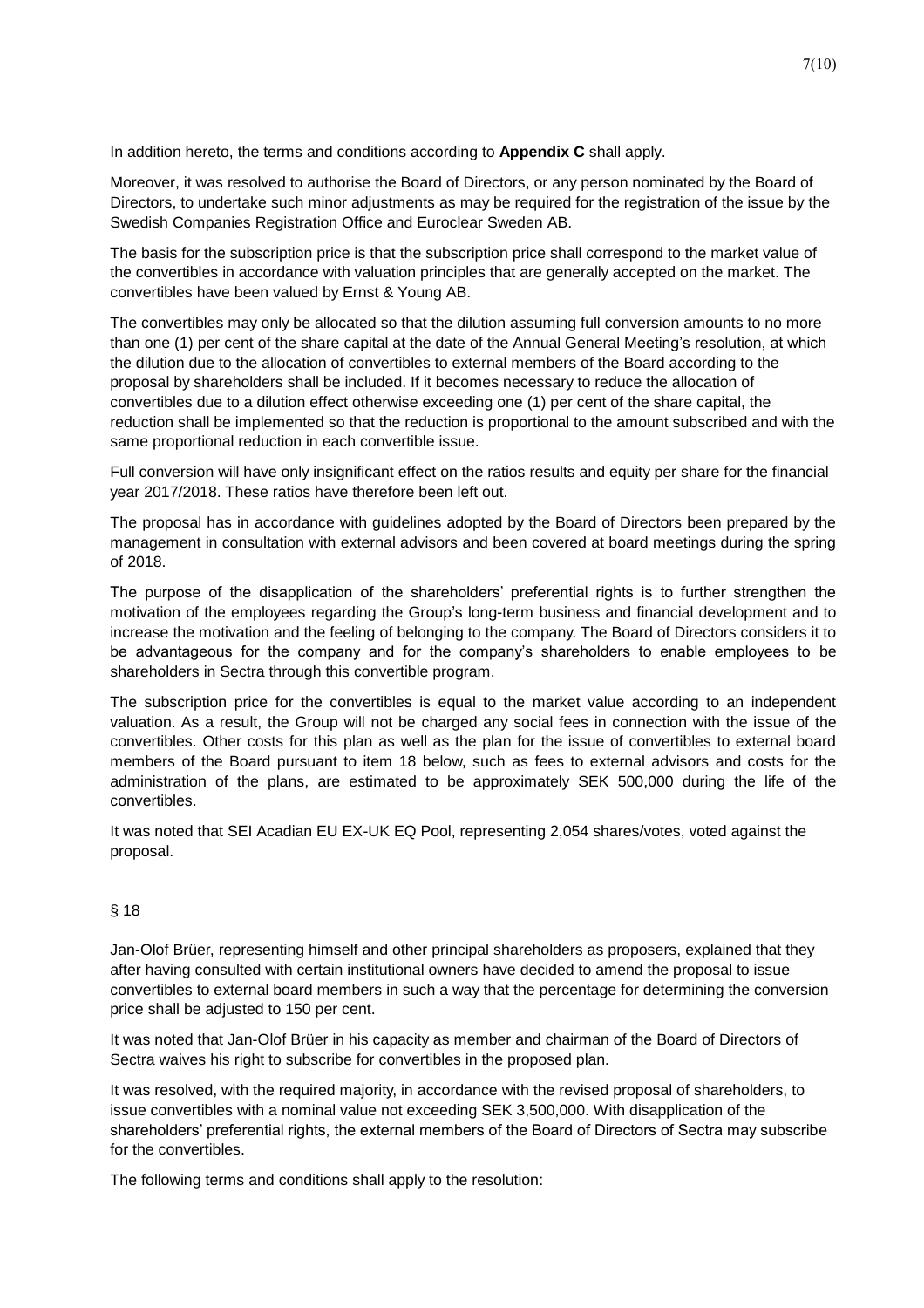- **1.** Each convertible shall have a nominal value of SEK 1 or multiples thereof.
- **2.** The issue price for the convertibles shall correspond to the convertibles' nominal value.
- **3.** With disapplication of the shareholders' preferential rights, the company's external members of the Board of Directors shall be entitled to subscribe for the convertibles in accordance with **Appendix D**.
- **4.** Subscription shall be made on a subscription list from 1 11 October 2018.
- **5.** Payment for the convertibles shall be made in cash not later than 1 November 2018.
- **6.** The convertibles shall not carry any interest and shall mature for payment on 31 January 2023.
- **7.** The convertibles entitle the holder to convert their convertibles to Class B shares. The conversion rate shall correspond to 150 per cent of the average volume-weighted average of price paid for the company's shares on Nasdaq Stockholm on each trading day during the period 30 August - 12 September 2018, however not less than SEK 100. Holders are entitled to request conversion of their convertibles into shares during the period 9 – 13 January 2023.
- **8.** Assuming full full conversion of the convertibles, the share capital may increase by no more than SEK 35,000.
- **9.** No excess subscription may take place.
- **10.** The new shares shall yield a right to dividend from the first record day for dividend which occurs after the conversion has taken place.

In addition hereto, the terms and conditions according to **Appendix E** shall apply.

Moreover, it was resolved to authorise the Board of Directors, or any person nominated by the Board of Directors, to undertake such minor adjustments as may be required for the registration of the issue by the Swedish Companies Registration Office and Euroclear Sweden AB.

The basis for the subscription price is that the subscription price shall correspond to the market value of the convertibles in accordance with valuation principles that are generally accepted on the market. The convertibles have been valued by Ernst & Young AB.

The convertibles may only be allocated so that the dilution assuming full conversion amounts to no more than one (1) per cent of the share capital at the date of the Annual General Meeting's resolution, at which the dilution due to the allocation of convertibles to employees according to the proposal by the Board of Directors shall be included. If it becomes necessary to reduce the allocation of convertibles due to a dilution otherwise exceeding one (1) per cent of the share capital, the reduction shall be implemented so that the reduction is proportional to the amount subscribed and with the same proportional reduction in each convertible issue.

Full conversion will have only insignificant effect on the ratios results and equity per share for the financial year 2017/2018. These ratios have therefore been left out.

The purpose of the disapplication of the shareholders' preferential rights is to further strengthen the motivation of the external members of the Board of Directors regarding the Group's long-term business and financial development.

The subscription price for the convertibles is equal to the market value according to an independent valuation. As a result, the Group will not be charged any social fees in connection with the issue of the convertibles. As explained in item 17 above, other costs for the plan for the issue of convertibles to employees pursuant to item 17 as well as for this plan for the issue of convertibles to external members of the Board, such as fees to external advisors and costs for the administration of the plans, are estimated to be approximately SEK 500,000 during the life of the convertibles.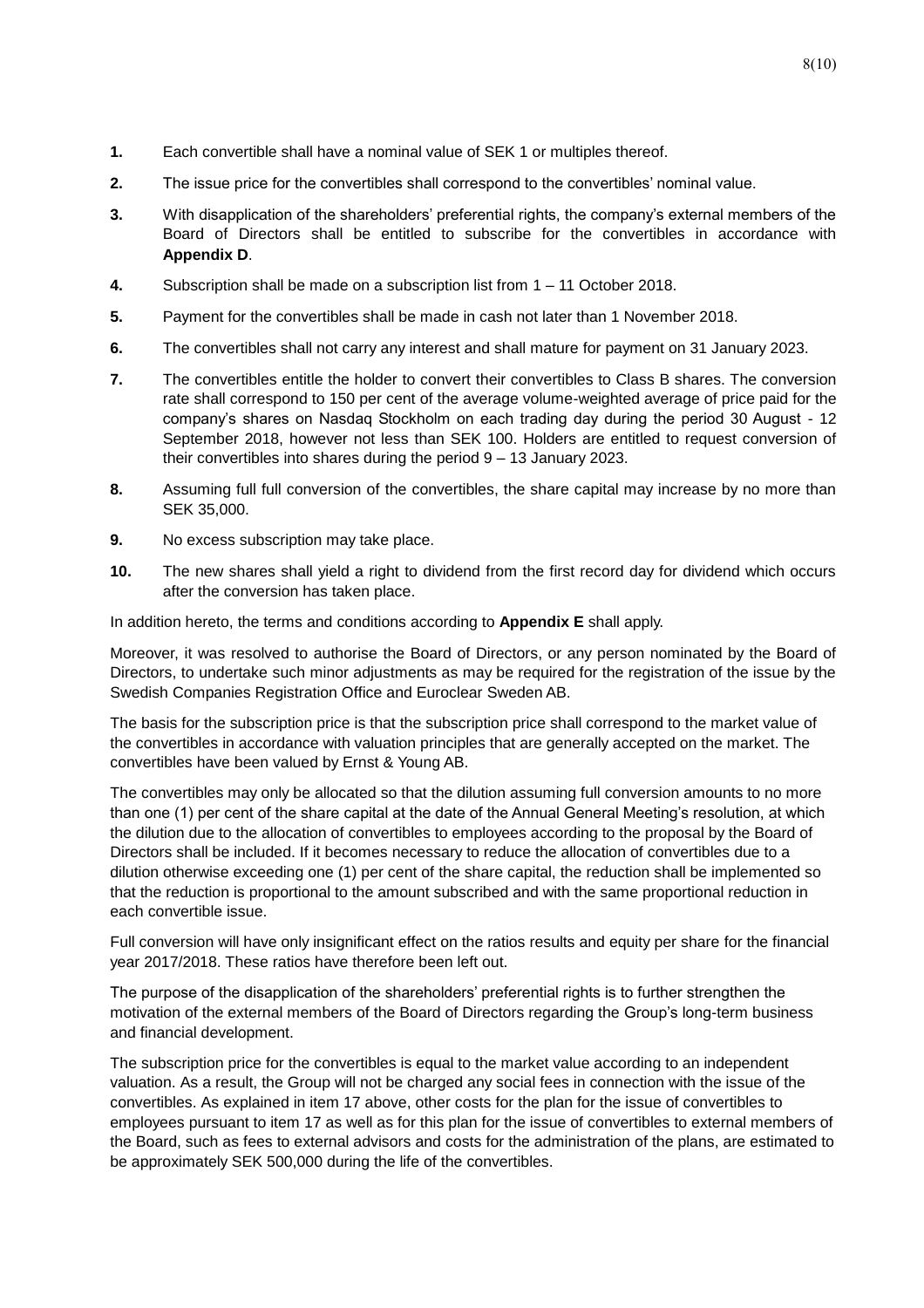It was noted that

- (i) Colonial First State Investments Ltd (12 000 shares/votes),
- (ii) Old Westbury Small and Mid Cap Strategies Fund (1 877 shares/votes),
- (iii) Texas Municipal Retirement System (51 828 shares/votes),
- (iv) Tennessee Consolidated Retirement System (2 079 shares/votes),
- (v) JPMorgan Chase Bank PB Canada Partnerships (306 shares/votes),
- (vi) New York State Common Retiorement Fund (7 269 shares/votes),
- (vii) JPMorgan European Investment Trust Plc (6 374 shares/votes),
- (viii) British Columbia Investment Management Corporation (1 313 shares/votes),
- (ix) Chevron Master Pension Trust (1 042 shares/votes),
- (x) Hospital Authority Provident Fund Scheme (4 247 shares/votes),
- (xi) Utah State Retirement Systems (895 shares/votes),
- (xii) Acadian All Country World ex U.S. Long-Short Fund (1 444 shares/votes),
- (xiii) Acadian All Country World EX US Fund (1 222 shares/votes),
- (xiv) Acadian Asset Management LLC (1 131 shares/votes),
- (xv) Acadian International Equity Fund, LLC (1 162 shares/votes),
- (xvi) Acadian International Small Cap Fund (1 296 shares/votes),
- (xvii) California State Teachers Retirement System (1 652 shares/votes),
- (xviii) City of New York Group Trust (1 178 shares/votes),
- (xix) Commonwealth of Pennsylvania Public School Employees Retirement System (1 256 shares/votes),
- (xx) Evangelical Lutheran Church In America Board Of Pension (991 shares/votes),
- (xxi) Florida State Board of Administration (2 756 shares/votes),
- (xxii) Los Angeles County Employees Retirement Association (1 115 shares/votes),
- (xxiii) Merck and CO., INC Master Retirement Trust 1 376 shares/votes),
- (xxiv) Municipal Employees Retirement System of Michigan (1 338 shares/votes),
- (xxv) Pension Reserves Investment Trust Fund (2 020 shares/votes),
- (xxvi) SEI Acadian EU EX-UK EQ Pool (2 054 shares/votes),
- (xxvii) Southern California UF and CWU and FE Joint Pension Trust Fund (Southern California United Food And Commercial Workers Unions And Food Employers Joint Pension Trust Fund) (2 204 shares/votes),
- (xxviii) The Cleveland Clinic Foundation (5 081 shares/votes),
- (xxix) West Virginia Investment Management Board (1 283 shares/votes),
- (xxx) Virginia Retirement System (1 342 shares/votes) och
- (xxxi) Voya Multi-Manager International Small Cap Fund (1 195 shares/votes)
- representing a total of 122 326 aktier/röster, voted against the proposal.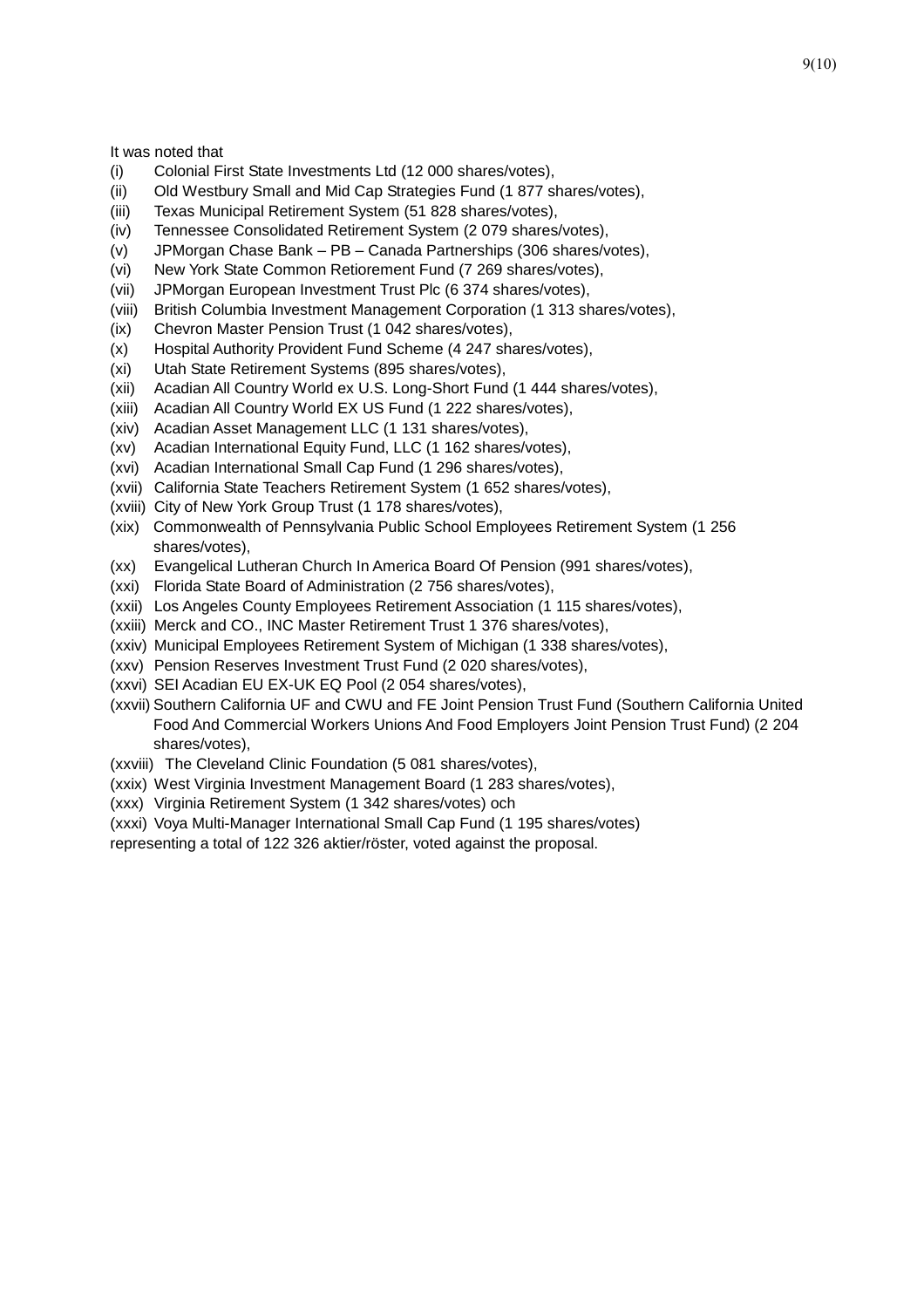# § 19

It was noted that there were no other questions. Carl-Erik Ridderstråle and Jakob Svärdström were thanked for their services as members of the Board.

# § 20

The chairman thanked the shareholders for their attention and declared the Annual General Meeting closed.

|                          | -------------------------------- |
|--------------------------|----------------------------------|
| Linköping as above       |                                  |
| Secretary of the meeting | Verified                         |
| Helena Pettersson        | Per Nyberg, chairman             |
| Verified                 | Verified                         |
|                          |                                  |
| Fredrik Ahlin            | Robert Forchheimer               |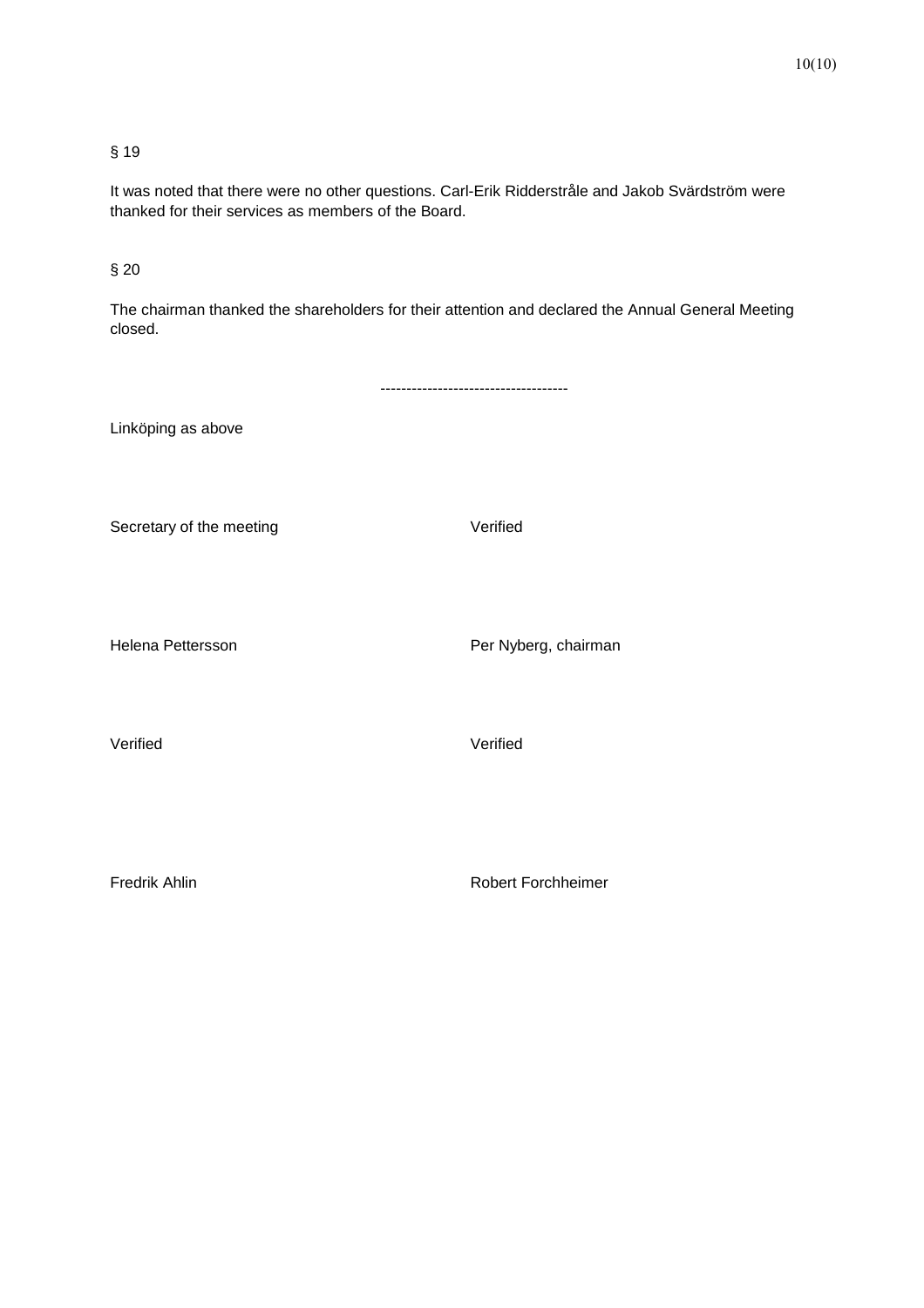#### **Employees' right to subscribe and allotment guidelines for the Board of Directors**

The convertibles shall, with disapplication of the shareholders' preferential rights, be subscribed for by any individual who at the expiry of the subscription period on October 11, 2018 is employed until further notice or has a probationary employment in the Sectra Group, provided that the individual in question as of that date has not tendered his or her resignation, been given notice of termination of his or her employment or retired. Individuals who are on sick leave, leave of absence or parental leave or who work part time are also part of the program.

At allotment the Board of Directors shall observe the following.

Each employee shall be allotted convertibles at a nominal value amounting to a total of no more than 1,000 times the conversion rate, as calculated according to section 7 in the Board of Directors' proposal. In addition, and in accordance with guidelines determined by the Board of Directors, employees (i) who make extraordinarily strong contributions to the group's development, (ii) who hold management positions, (iii) who have special competence or (iv) who are otherwise of special importance for the development of the Sectra Group (key personnel), may be allotted convertibles at an amount of no more than 25,000 times the calculated conversion rate. The Board of Directors may in addition thereto allot to each key employee additional convertibles at an aggregate nominal amount amounting to a maximum of 20,000 times the quoted conversion rate as a part of their variable salary.

If the new issue is not subscribed in full, each employee, but firstly the key personnel, shall be allotted additional convertibles at a nominal value of a total of no more than 15,000 times the calculated conversion rate.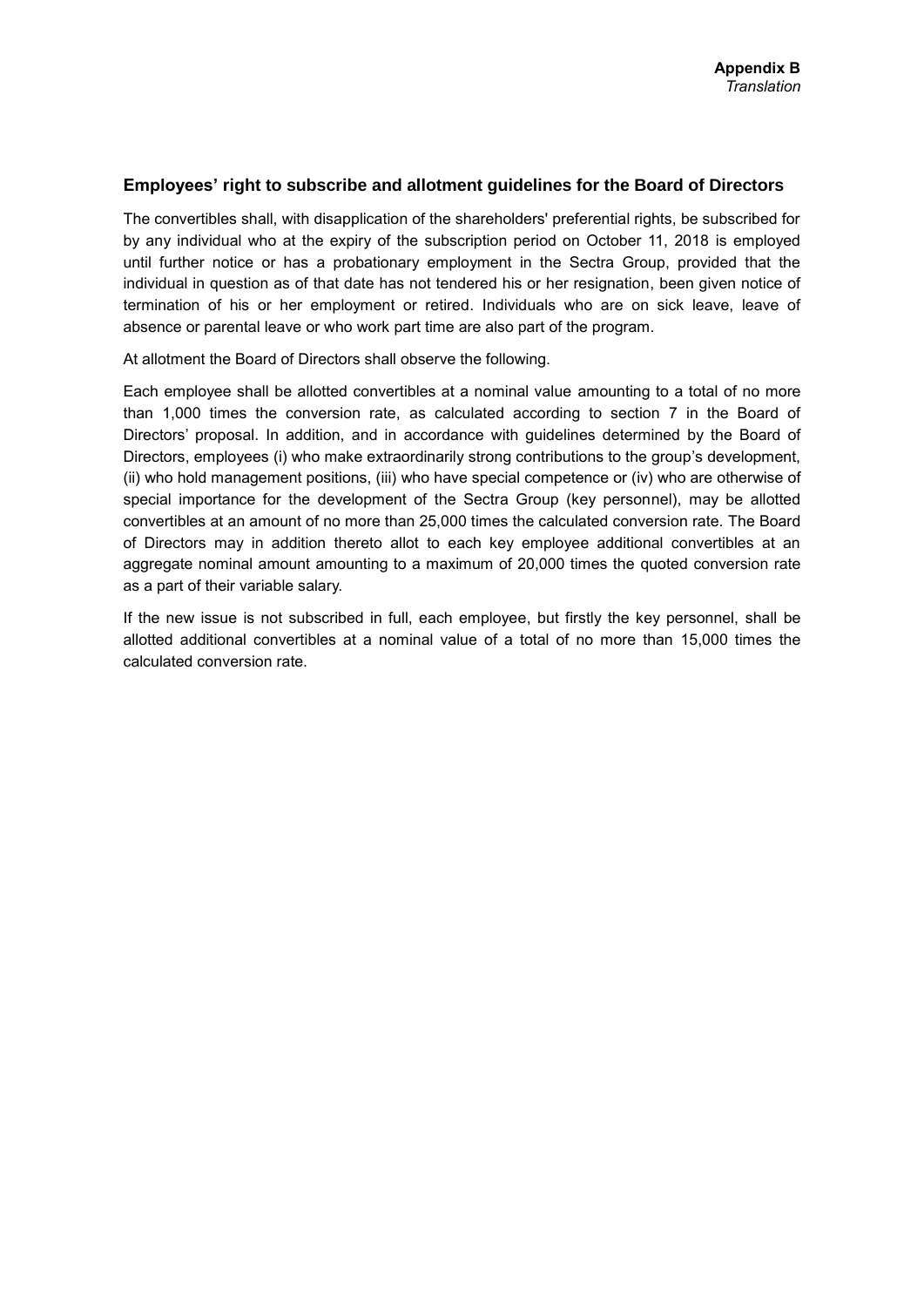# **Terms and Conditions for Sectra AB's Convertibles 2018/2022 of SEK 35,000,000**

#### **§ 1 Definitions**

In the terms and conditions the following definitions shall have the meaning presented below.

| "ABL"                    | the Swedish Companies Act (2005:551);                     |
|--------------------------|-----------------------------------------------------------|
| "reconciliation account" | Securities account at Euroclear where each convertible    |
|                          | holder's possession of convertibles or possession of      |
|                          | shares acquired by convertibles are registered.           |
| "share"                  | share of class B in the Company;                          |
| "banking day"            | a day which is not a Sunday, or other public holiday or,  |
|                          | with respect to the payment of promissory notes, is not   |
|                          | equated with a public holiday in Sweden;                  |
| "the Bank"               | a bank or a securities institute, which the Company       |
|                          | from time to time shall contract with to perform the      |
|                          | undertakings of the Bank under these terms and            |
|                          | conditions;                                               |
| "the Company"            | Sectra AB (publ), Registration No. 556064-8304;           |
| "Euroclear"              | Euroclear Sweden AB (the Swedish Central Securities       |
|                          | Depository and Clearing Organisation);                    |
| "conversion"             | the exchange of a convertible for new shares in the       |
|                          | Company;                                                  |
| "conversion price"       | the price at which conversion may occur;                  |
| "convertible"            | such convertible with conversion rights as referred to in |
|                          | Chapter 15 of the Swedish Companies Act (2005:551);       |
| "Holder"                 | a holder of a convertible; and                            |

## **§ 2 Loan amount and maturity**

The loan amount shall not exceed SEK thirty-five million (35,000,000). The loan matures on January 31, 2022, except to the extent of prior conversions. The loan carries no interest.

The Company hereby assumes the loan note and undertakes to make payments in accordance with the conditions stated herein.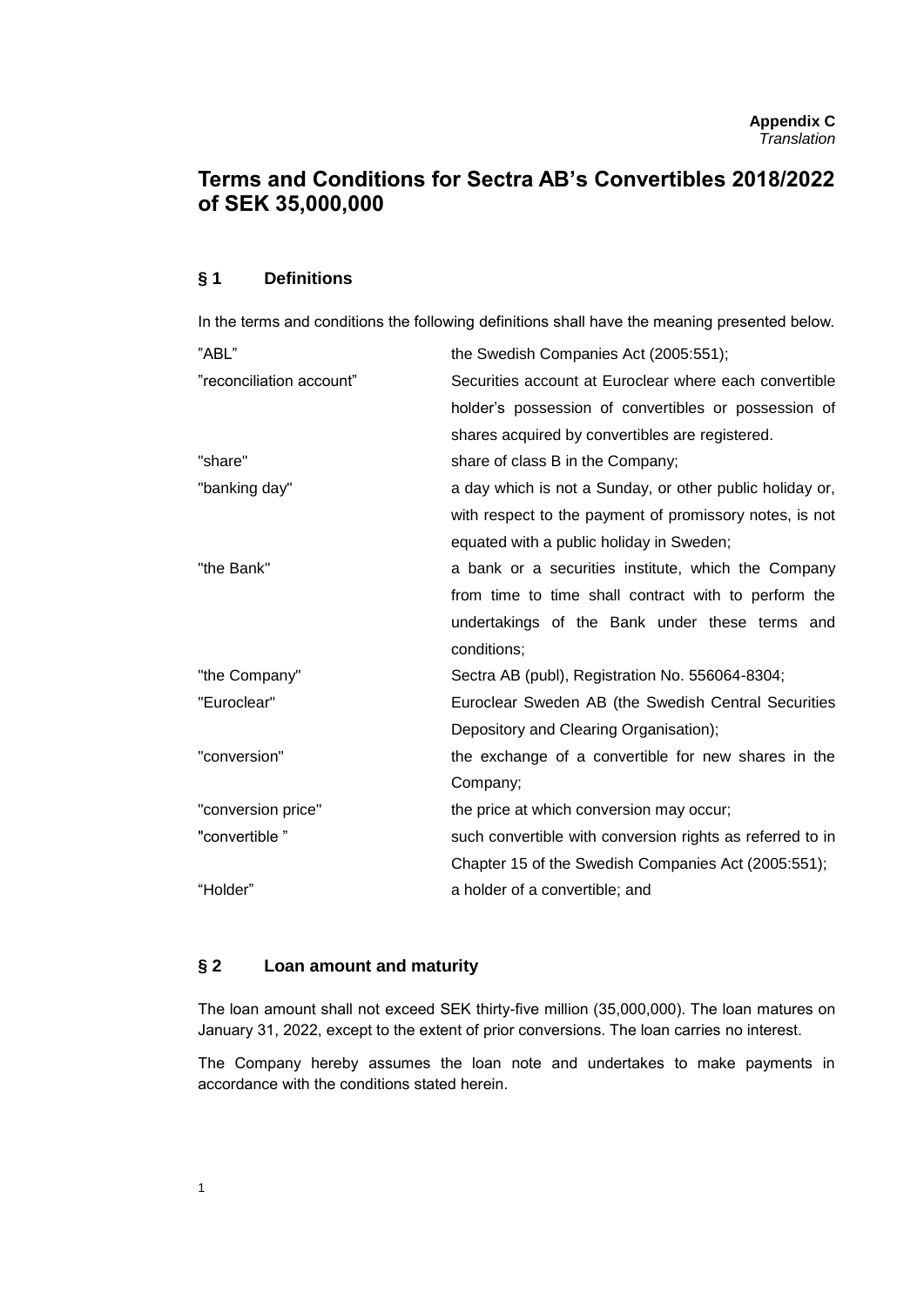# **§ 3 Account operator, registration, etc.**

The loan shall be registered by Euroclear on Securities Accounts in accordance with Chapter 4 of the Swedish Financial Instruments (Accounts) Act (SFS 1998:1479). No certificates will be issued.

Each convertible shall have a nominal value of SEK one (1) or multiples thereof.

The convertibles will be registered on behalf of each holder in the reconciliation account in the Company's securities account.

# **§ 4 Subordination**

In the event the Company is placed in liquidation or insolvent liquidation, the convertibles shall entitle the holders thereof to payment from the Company's assets after the Company's non-prioritised creditors and shall be ranked pari passu with other subordinated obligations, which are not expressly subordinated to this loan.

The Company undertakes, for such time as any creditors hold convertibles pursuant to these terms and conditions, not to assume subordinated obligations which, in the event of the Company's liquidation or insolvent liquidation, shall entitle such creditors to payment from the Company's assets prior to payment pursuant this subordinated loan.

# **§ 5 Repayment of principal amount**

The principal amount will be paid by Euroclear to parties who, on the fifth banking day prior to the due date for payment or on the banking day more close to the due date for payment that may generally be applied on the Swedish securities market (the record date for payment) is registered in an account in the Company's Euroclear register as the holder or as otherwise entitled to receive payment of the principal amount.

If the holder, or a person who is registered in an account in the Company's Euroclear register as otherwise entitled to receive payment of the principal amount, has via an accountoperating institute registered that the payment of the principal amount should be deposited in a specified bank account, such deposit will be made by Euroclear on the due date for payment. In the absence of such agreement, Euroclear will transmit the payment of the principal amount on that date to the address of the appropriate party as recorded at Euroclear on the record date for payment. If the due date for payment is a day that is not a banking day, the payment will not be deposited or transmitted until the immediately following banking day.

If Euroclear, due to delay on the part of the Company or to other hindrance, is unable to make the principal amount payment when due, the payment will be made by Euroclear as soon as such hindrance has been removed to the party who, on the record date for payment, was registered as the holder or listed as entitled to receive payment of the principal amount.

In the event that the Company shall fail to make funds available to Euroclear in time for payment of the principal amount on the relevant due date for payment, although there is not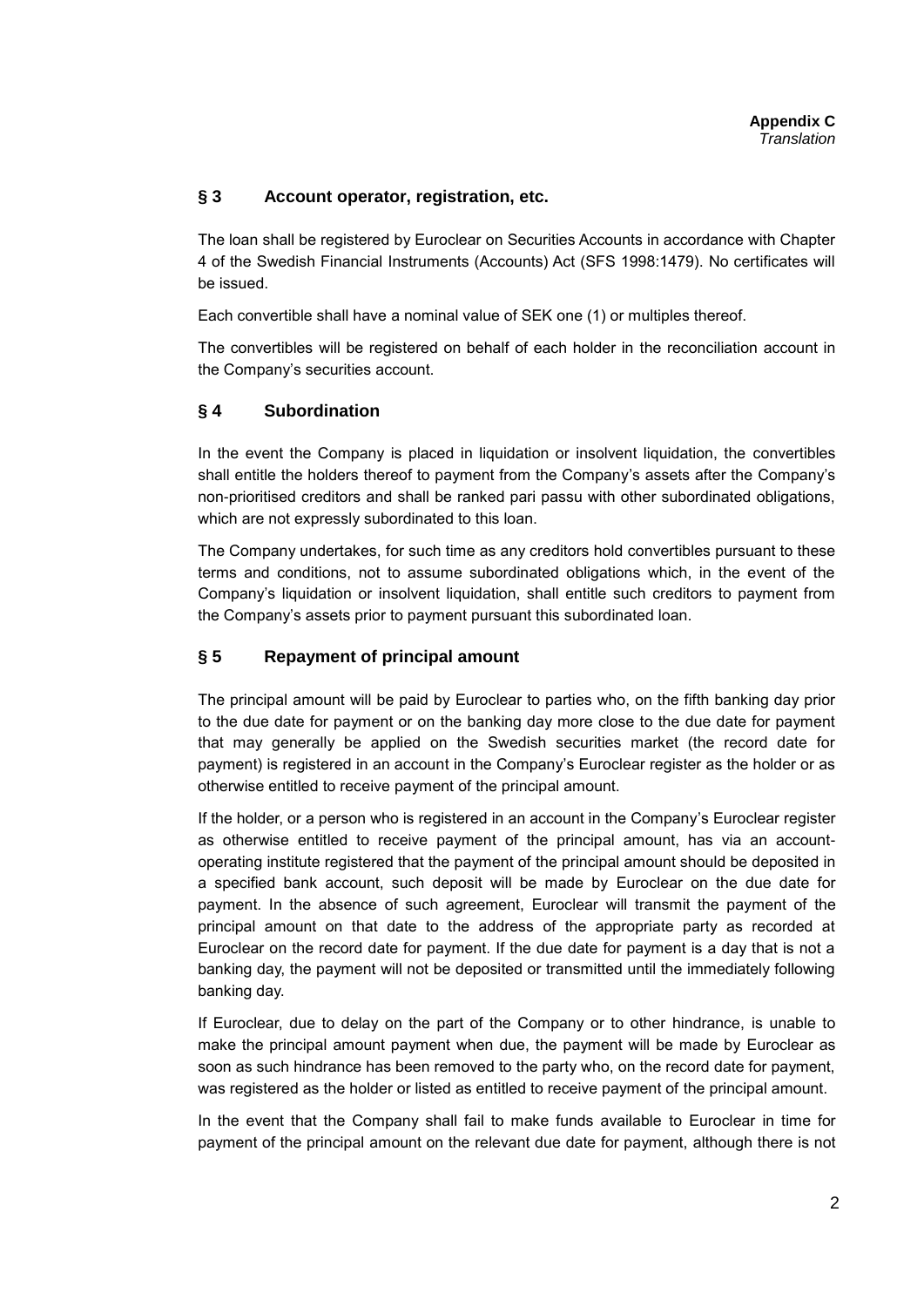any hindrance in the liability of the bank or Euroclear as stated below, interest shall be payable pursuant to § 5 of the Swedish Interest Act (Sw. *räntelagen, 1975:635*) from the due date for payment, up to and including the banking day upon which, no later than 10:00 a.m., funds have been made available to Euroclear.

# **§ 6 Conversion**

Holders shall have the right, during the period January 10–14, 2022, to request conversion of their convertibles into shares. The conversion price shall correspond to 145,3 percent of the volume-weighted average of price paid for the company's shares on Nasdaq Stockholm on each trading day during the period August 30–September 12, 2018, however not less than SEK 100. A request for conversion shall be made to the company on a registration form specified by the company or to the one that the company provides on an established registration form.

One new share will be received for each full amount equivalent to the conversion price of the total principal value of this convertible, registered in the applicable account for convertibles, which one and the same holder wishes to convert at the same time. If this amount is not evenly divisible by the conversion price, the surplus amount shall be paid in cash at the date of the final maturity of the loan. The conversion price may be adjusted in the circumstances described below.

Conversion is effected by the new shares being registered in the Company's share register as interim. Any surplus cash amount as specified above shall be paid at the date of the final maturity of the loan. After the registration has been made with the Swedish Companies Registration Office, the registration in the reconciliation account will become final.

# **§ 7 Dividends in connection with conversion**

Shares issued upon conversion carry rights to dividends commencing on the record date for dividends which falls immediately after the day on which conversion is effected.

# **§ 8 Adjustment of conversion price, etc.**

The following shall apply with respect to the rights of holders in the situations described below.

Subsection A. If the Company effects a bonus issue of shares, at a conversion requested on such date that the thereby received share does not carry right to a bonus share, an adjusted conversion price shall be applicable in accordance with the following.

$$
A = \frac{B*C}{D}
$$
  
A = adjusted conversion price  
B = preceding conversion price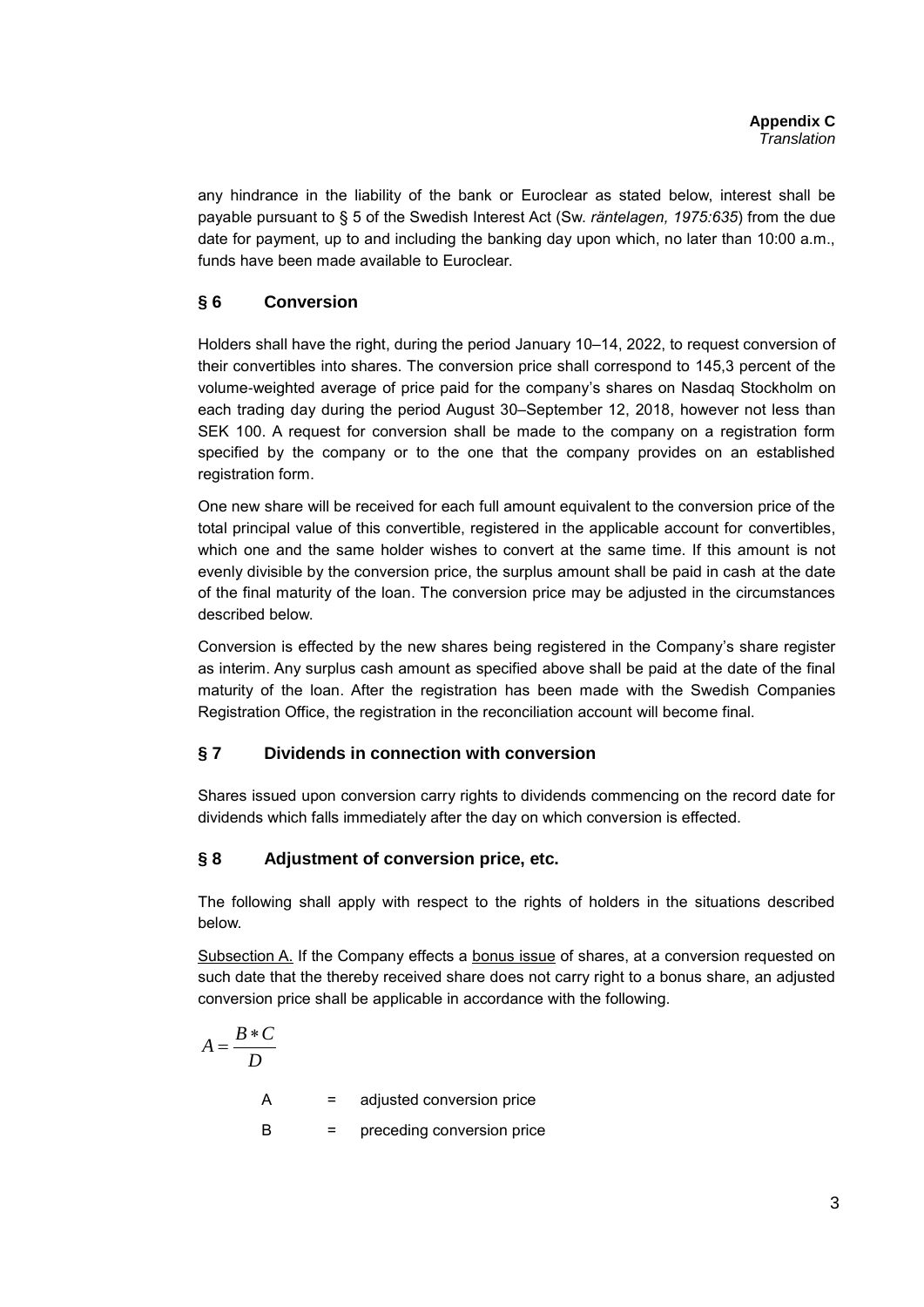$C =$  number of shares prior to the bonus issue

$$
D = number of shares following the bonus issue
$$

The Company has the right to wait with conversion until after the record date for the issue if it facilitates accomplishment of the issue.

Subsection B. If the Company effects a consolidation or a split of its shares, subsection A above shall apply. The date on which the consolidation or split is carried out shall in such case be considered to be on an equal footing with the record date of the bonus issue.

Subsection C. If the Company issues new shares – with preferential rights to its shareholders to subscribe for new shares for cash – an adjusted conversion price shall apply in accordance with the following if conversion is requested on such a date that rights to participate in the new issue do not accrue,

$$
A = \frac{B*C}{D}
$$

A = adjusted conversion price B = preceding conversion price  $C =$  the average share price  $D =$  the average share price increased by the theoretical value of the subscription right

The average price of the share is the average of the mean of the highest and lowest prices paid each trading day in transactions as recorded on Nasdaq Stockholm during the subscription period. In the absence of a quotation of paid price, the last bid price quoted shall be used in the calculation. If neither a paid price nor a bid price is quoted on a given day, that day shall be excluded from calculation of the average share price.

The theoretical value of subscription rights is calculated in accordance with the following formula:

$$
A = \frac{B * (C - D)}{E}
$$

A = the theoretical value of the subscription right

- B = maximum number of shares that can be issued according to the resolution approving the new issue
- $C =$  average price of the share

 $D =$  the price at which the shares are being issued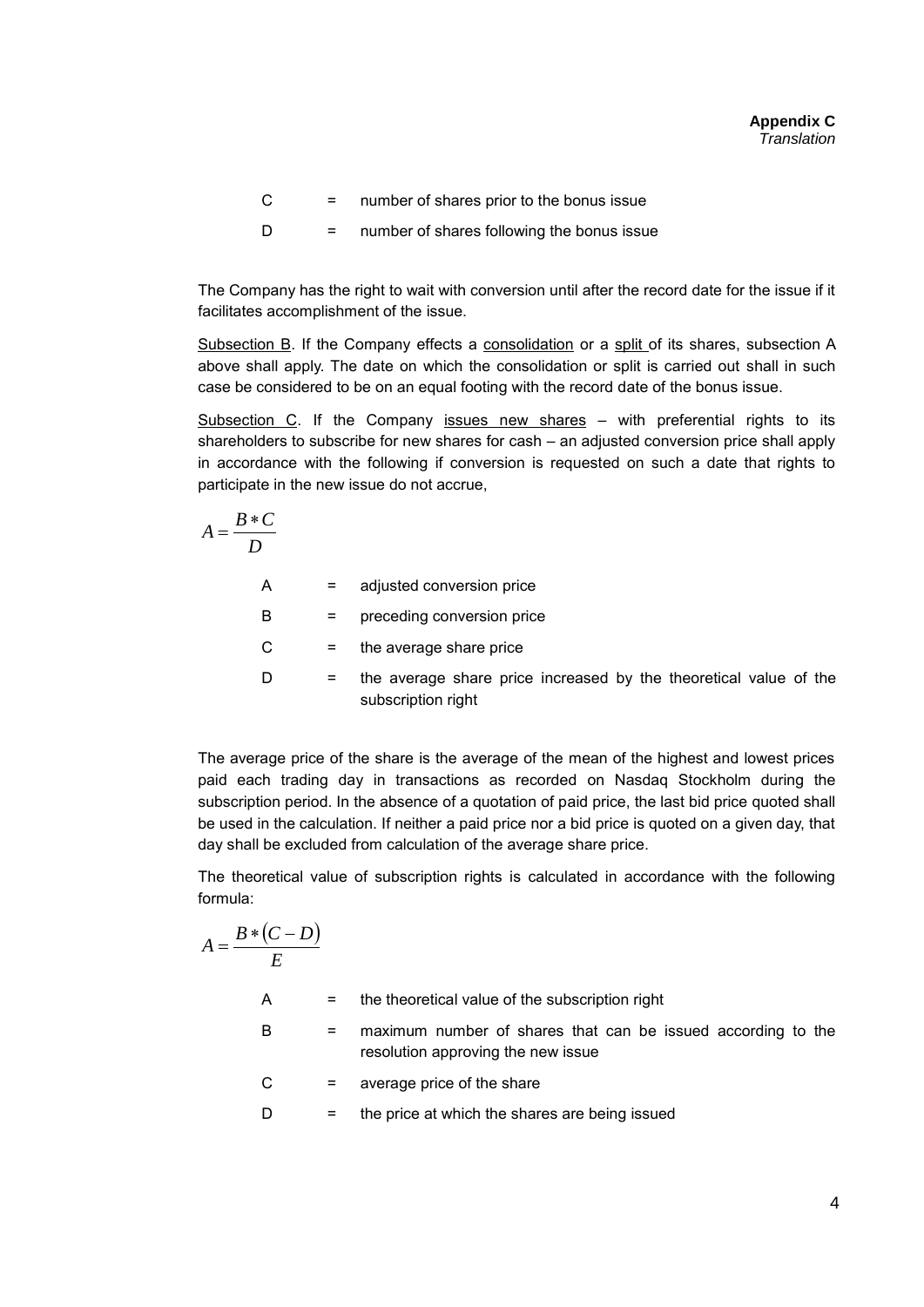$E$  = number of shares outstanding prior to the resolution whereby new shares are issued

If the subscription right has a negative value, the theoretical value of the subscription rights shall be fixed at zero.

The Company has the right to wait with conversion until after the record date if it facilitates accomplishment of the issue.

The Company likewise has the right to give all holders the same preferential rights that according to the resolution belong to the shareholders*.* Notwithstanding that conversion has not been carried out holders shall be considered owners of the number of shares that the holder would have received if conversion had been carried out to the conversion price at the date of the resolution to issue new shares. The fact that the holder would have been able to receive a cash sum in accordance with above, shall not result in any right now in question. Adjustment of the conversion price shall not take place if the Company should decide to give the holders preferential right in accordance with these conditions.

Subsection D. If the Company effects an issue as referred to in Chapter 15 of the Swedish Companies Act – with preferential rights for the shareholders to subscribe for convertibles in return for cash payment - an adjusted conversion price shall apply in accordance with the following if conversion is requested on such date that right to participate in the new issue does not accrue,

$$
A = \frac{B*C}{D}
$$

A = adjusted conversion price B = preceding conversion price  $C =$  average share price

D = average share price increased by the value of subscription rights

The average share price is calculated as stated in subsection C. above.

The value of the subscription right shall be considered to correspond to the average of the mean of the highest and the lowest prices paid for such rights each trading day in transactions as recorded on Nasdaq Stockholm during the subscription period. In the absence of a quotation of a paid price, the last bid price quoted shall be included in the calculation. If neither a paid price nor a bid price is quoted on a given day, that day shall be excluded from calculation of the value of subscription rights.

The Company has the right to wait with carrying out conversion until after the record date for the issue if it facilitates accomplishment of the issue.

The Company likewise has the right to give all holders the same preferential rights that accrue to the shareholders according to the resolution. In this case every holder shall,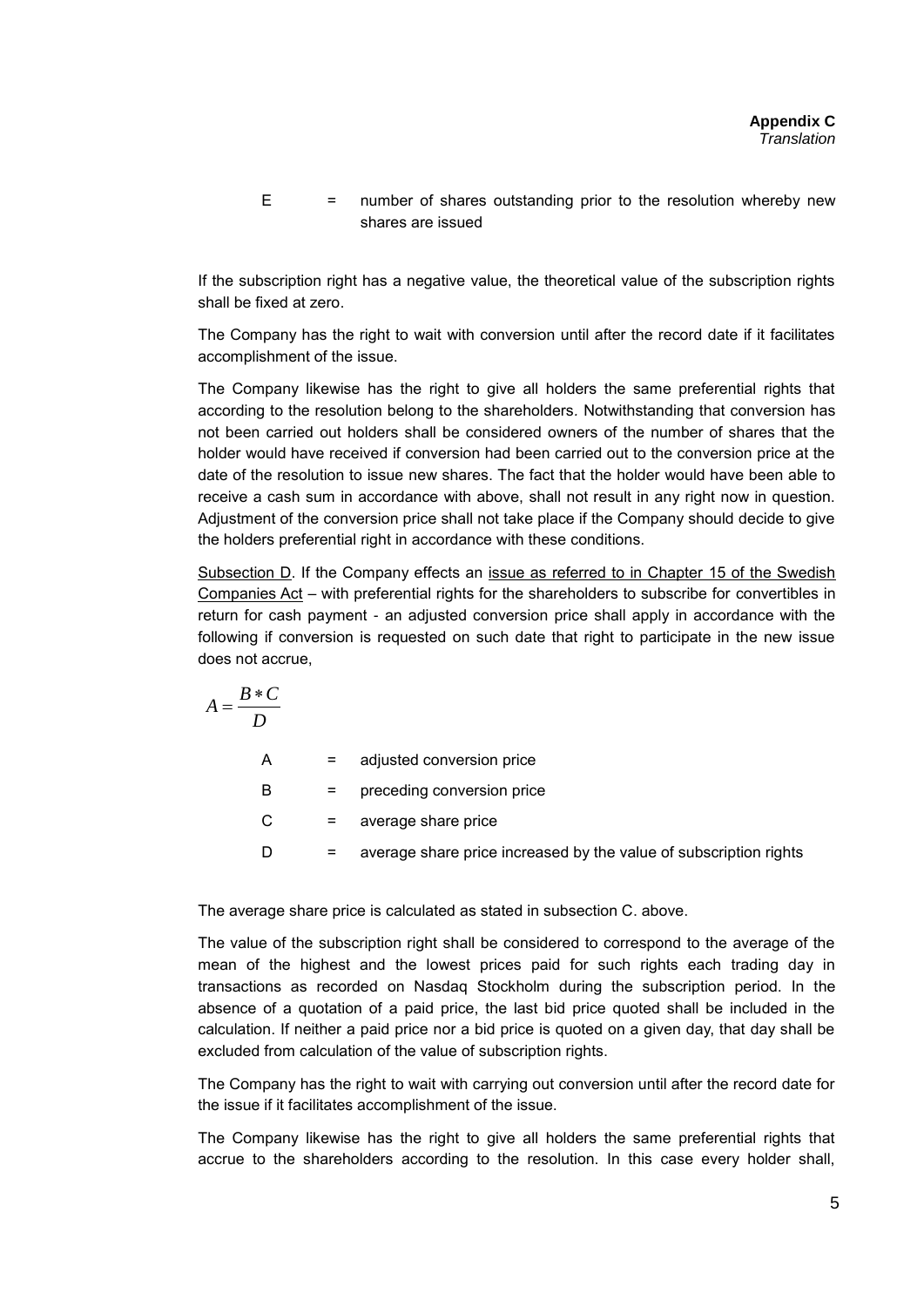notwithstanding conversion has not been carried out, be considered owner of the number of shares the holder would have received if conversion had been carried out at the existing conversion price at the time of the resolution to issue convertibles. The circumstance that the holder also could have been able to receive a cash sum in accordance with the above mentioned shall not result in any right now at hand*.* No adjustment of the conversion price shall take place if the Company should resolve to give the holders preferential rights in accordance with those conditions.

Subsection E. Should the Company, in cases other than those set forth in subsections A. through D. above, make an offer to its shareholders to acquire on a preferential basis securities or rights of any type from the Company in accordance with the principles stated in Chapter 13, § 1 of the Swedish Companies Act or decide to distribute, in accordance with the above mentioned principles, such securities or rights to shareholders without consideration, an adjusted conversion price according to below shall be applied in connection with conversions requested at any time such that the received share does not carry rights to participate in the offer or distribution.

$$
A = \frac{B*C}{D}
$$

| A | $=$ | adjusted conversion price                                                                           |
|---|-----|-----------------------------------------------------------------------------------------------------|
| В | Ξ.  | preceding conversion price                                                                          |
| С | Ξ.  | average share price                                                                                 |
| D | Ξ.  | average share price increased by the value of rights to participate in<br>the offer or distribution |

The average share price is calculated during the specified subscription period in the offer as stated in subsection C. above.

In the event that shareholders receive purchase rights and trading of such rights has occurred, the value of the right to participate in the offer shall be considered to correspond to the average of the mean of the highest and lowest prices paid for such rights each trading day in transactions as recorded on Nasdaq Stockholm during the subscription period. In the absence of a quotation of a paid price, the last price quoted shall be included in the transaction. If neither a paid price nor a bid price is quoted on a given day, that day shall be excluded from the calculation of value of the purchase rights.

In the event that shareholders have not received purchase rights or if such trading in purchase rights as referred to in the preceding paragraph has not occurred, the adjustment of the conversion price shall be calculated by applying as far as possible the principles set forth in subsection E. herein. The following shall thereby apply.

If a listing occurs of the securities or rights offered to the shareholders, the value of the right to participate in the offer shall be considered to correspond to the average of the prices paid for such securities or rights on each trading day during 25 days from and including the first day for listing calculated as the mean of the highest and lowest paid prices recorded for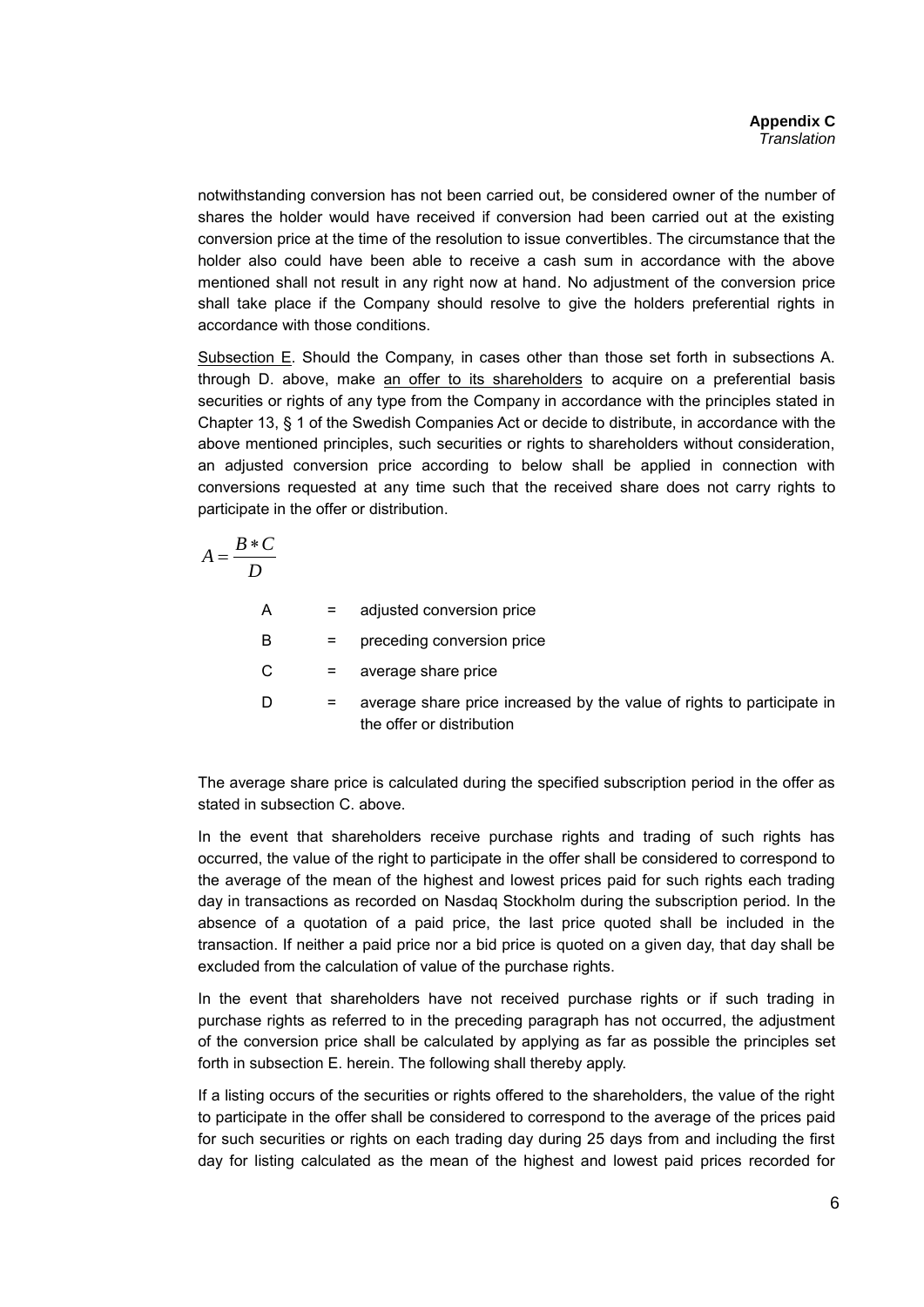transactions in these securities or rights on Nasdaq Stockholm, less any consideration that is paid for these in conjunction with the offer. In the absence of a quotation of price, the last bid price quoted shall be used in the calculation. If neither a paid price nor a bid price is quoted on a given day, that day shall be excluded from calculation of the average price. When a recalculation of the conversion price is made according to this paragraph, the above mentioned 25 trading days shall be considered to correspond to the application period in the offer according to the above.

Should listing not occur, the value of the right to participate in the offer shall be determined as far as possible on the change in the market price of the Company's shares that can be considered to have arisen as a consequence of the offer.

The Company has the right to wait with conversion until after the record date for the offer if it facilitates accomplishment of the offer.

The Company likewise has the right to give all holders the same preferential rights, as according to the resolution is granted to the shareholders. In this case every holder, notwithstanding that a conversion has not been carried out, shall be considered owner of the number of shares the holder would have had received if the conversion had been carried out at the existing conversion price at the time of the resolution of the offer. The fact that the holder also could have been able to receive a cash sum according to the above shall not result in any right now at hand*.* If the Company should resolve to give the holders preferential rights in accordance with those conditions, no adjustment of the conversion price shall be made.

Subsection F. If a cash dividend to shareholders is decided, an adjusted conversion price shall be applied for conversions requested at such time that the shares received in such event do not carry rights to receipt of such dividend. The adjustment shall be based on the amount paid to the shareholders (as dividend and/or as reduction of the share capital with repayment to the shareholders), i.e. on the total dividend and/or repayment. The adjustment shall be made according to the following.

$$
A = \frac{B*C}{D}
$$

| A | $=$ | adjusted conversion price                                                        |
|---|-----|----------------------------------------------------------------------------------|
| в | =   | preceding conversion price                                                       |
| C | $=$ | average share price                                                              |
| D |     | average share price increased by the dividend and/or repayment<br>paid per share |

The average price of the share is calculated over a period of 25 trading days starting from and including the day the share is listed without right to dividend and corresponds to the average of the mean of the highest and lowest prices paid each trading day during this period in accordance with the official price list of Nasdaq Stockholm. In the absence of a quotation of a paid price, the last bid price quoted shall be used in the calculation. If neither a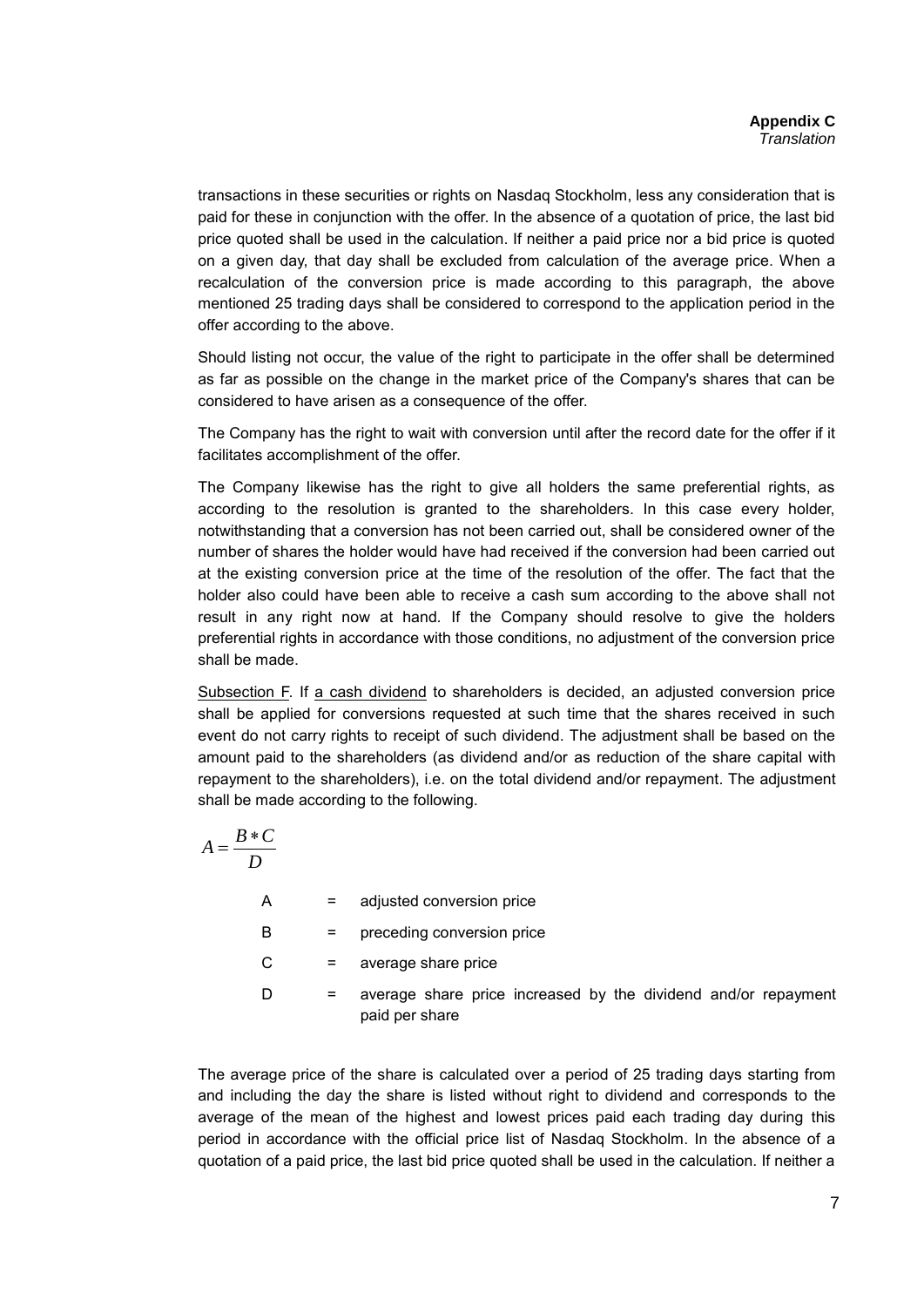paid price nor a bid price is quoted on a given day, that day shall be excluded from the calculation.

The Company has the right to wait with conversion until after the record date for the dividends if it facilitates accomplishment of the dividend.

Subsection G. Should the Company's share capital be reduced through a repayment to its shareholders, an adjusted conversion price shall be applied for conversions requested at such time that the shares received in such event do not carry rights to receipt of such repayment. The conversion shall be based on the amount with is repaid to the shareholders (as dividend and/or as reduction of the share capital with repayment to the shareholders), i.e. on the aggregate dividend and/or repayment. The adjustment shall be made according to the following.

$$
A = \frac{B*C}{D}
$$

A = adjusted conversion price

B = preceding conversion price

 $C =$  average share price

 $D =$  average share price increased by the dividend and/or the amount being repaid per share

The average share price is calculated under a period of 25 trading days from and including the day the share is listed without right to repayment and corresponds to the average of the mean of the highest and lowest prices paid each trading day during this period in accordance with the official price list of Nasdaq Stockholm. In the absence of a quotation of a paid price, the last bid price quoted shall be used in the calculation. If neither a paid price nor a bid price is quoted on a given day, that day shall be excluded from the calculation.

The Company has the right to wait with conversion until after the resolution of repayment of share capital to shareholders has been registered at the Companies Registration Office, if it facilitates the accomplishment of the resolution of repayment of share capital.

Subsection H. Should the Company take action in accordance with the above and should the application of the conversion formula established for such action with reference to technical design of such action or for any other reason, not be possible, or it would result in the holders receiving, in relation to the shareholders, economic compensation that is not reasonable, the Board of Directors of the Company has the right to make adjustment of the conversion price as the Board of Directors determines appropriate to ensure that the adjustment of the conversion price leads to a reasonable result.

Subsection I. In adjusting the conversion price as described above, the price shall be rounded to units of SEK 0.10, with SEK 0.05 rounded upwards.

Subsection J. If it is decided that the Company is to enter into liquidation pursuant to Chapter 25 of the Swedish Companies Act, conversion may not be requested thereafter, regardless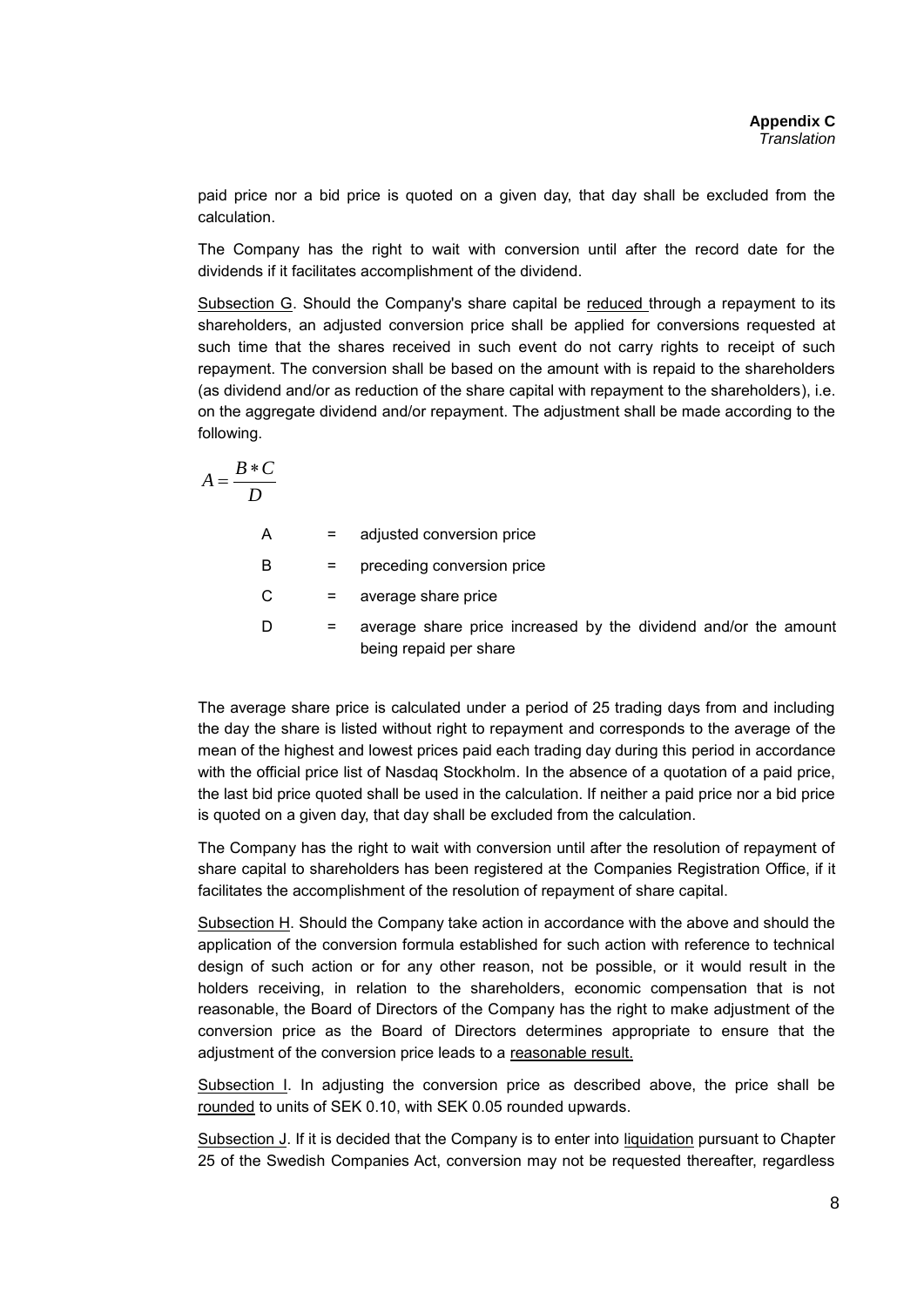of the grounds for liquidation; the right to request conversion ceases simultaneously with the decision to liquidate, notwithstanding the fact that the decision may not have come into legal force. However, the holder has the right, in such cases, to demand immediate payment of the principal amount of the convertible. If the decision to liquidate is made at a General Meeting of Shareholders, this right becomes effective on the day following the Meeting or otherwise on the day following the date on which the court order or liquidation has come into legal force. Within a week thereafter, the Company, as provided below, shall notify the holders in writing, advising them of their right to immediate payment.

Not later than two months before the General Meeting of the Shareholders determines whether the Company should enter into voluntary liquidation, as provided in Chapter 25 of the Swedish Companies Act, the holders shall be informed, as provided below, of the planned liquidation. The notice shall include a reminder that conversion may not be requested after the Meeting has voted to liquidate.

If the Company gives notice of a planned liquidation as stated above, holders are – notwithstanding the provisions above regarding the earliest time for requesting conversion – entitled to request conversion from the date when the notice was issued, provided that conversion can be effected not later than the tenth calendar day prior to the General Meeting of Shareholders at which the issue of the Company's liquidation is to be considered.

Subsection K. If the General Meeting of Shareholders shall approve a merger agreement, in accordance with Chapter 23, § 15, of the Swedish Companies Act whereby the Company would be absorbed by another Company, conversion may not thereafter be requested.

However, the holder has the right during a period of two months from the date of such approval to demand immediate payment of the principal amount of the convertible.

The Company shall notify holders, advising them of this right, not later than one week following the beginning of such period. Nothing contained herein shall impair rights that may legally accrue to the holders in their capacity as holders in conjunction with a merger.

Not later than two months prior to the time the Company takes a final decision on the matter of a merger as described above, the holders shall be informed by notice of such merger plans. The notice shall present a report on the principal terms of the planned merger agreement and shall remind the holders that conversion may not be requested once the merger has been fully approved in accordance with that stated in the first paragraph above.

Should the Company give notice of the planned merger as stated above, the holders shall, notwithstanding the provisions regarding the earliest time for requesting conversion, have the right to request conversion from the date when the notice of the merger plans was issued, provided that conversion can be effected not later than the tenth calendar day prior to the General Meeting of Shareholders at which the merger agreement, whereby the Company shall become part of another company, is to be approved.

Subsection L. Should the Board of Directors, in accordance with Chapter 23, § 28 of the Swedish Companies Act, conclude a merger agreement whereby the Company shall be absorbed by the parent company, or the Company's shares become subject to compulsory acquisition pursuant to Chapter 22, § 1 of the same act, the following shall apply.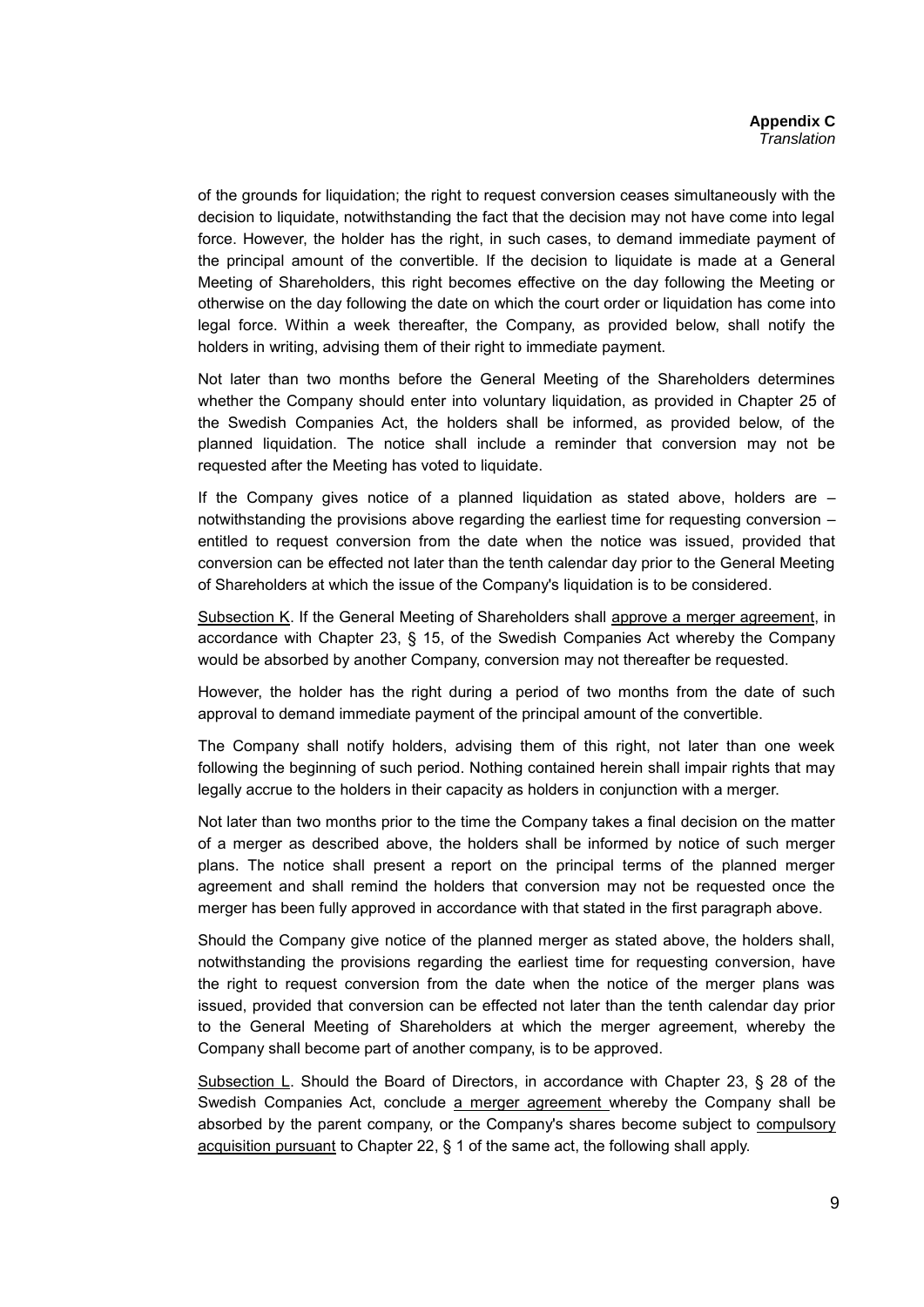If a Swedish limited liability stock company owns all shares outstanding in the Company, and the Board of Directors announces its intention of concluding a merger agreement in accordance with the stipulations in the Act cited in the preceding paragraph, the Company shall in the event that the final day for conversion pursuant to the above occurs after such announcement, determine a new closing day, i.e. a new final day for requests for conversion. The closing date shall fall within 60 days from the date of the announcement.

If anyone owns, solely or together with or through subsidiaries, more than ninety (90) per cent of all the shares in the Company (excluding shares in the Company owned by the Company itself) and such majority owner announces its intention to require such compulsory acquisition, the provisions set forth in the preceding paragraph regarding the closing date shall be applied correspondingly.

However, holders have the right during a period of 60 days from the date of such announcement stated above in this subsection to demand immediate payment of the nominal amount of the convertiblest.

If public notice has been given in accordance with what has been stated above in this Subsection, notwithstanding the provisions of § 6 above with respect to the earliest date to request conversion, the holders shall have the right to request conversion up to and including the closing date. At least four weeks prior to the closing date, the Company shall, by giving notice in accordance with below, notify holders of such right and that conversion may not be requested after the closing date. In addition, the holders shall be notified of their right to request immediate payment in accordance with that stated in the preceding paragraph.

Subsection M. Notwithstanding the provisions above to the effect that conversion may not be requested after a decision is made to liquidate, approval is given for a merger agreement of the expiration of a new closing date upon merger, rights to request conversion shall be reinstated in cases when the liquidation is revoked or the agreement to merge is not implemented*.*

Subsection N. In the event the Company goes into bankruptcy, conversion may not be requested from that point onwards. If, however, the bankruptcy decision is revoked by a higher court of law, conversion may again be requested*.*

Subsection O. If the General Meeting would approve a demerger agreement pursuant to Chapter 24 § 17 of the Swedish Companies Act, whereby the Company shall demerge a part of the Company's assets and liabilities acquired by one or several other limited liability companies for a consideration for the shareholders of the Company, a recalculated conversion is applied in accordance with the principles for extraordinary dividend in section G above. The recalculation shall be based on the part of the company's assets or liabilities which will be acquired by the transferor company.

If all the Company's assets and liabilities are acquired by one or several other limited liability companies for a consideration for the shareholders of the Company, the liquidation rules in section M above shall be applicable, meaning *inter alia* that the right to demand subscription expires at the same time as the registration pursuant to Chapter 24 § 27 of the Swedish Companies Act. The holder is therefore to be notified at the latest four weeks before the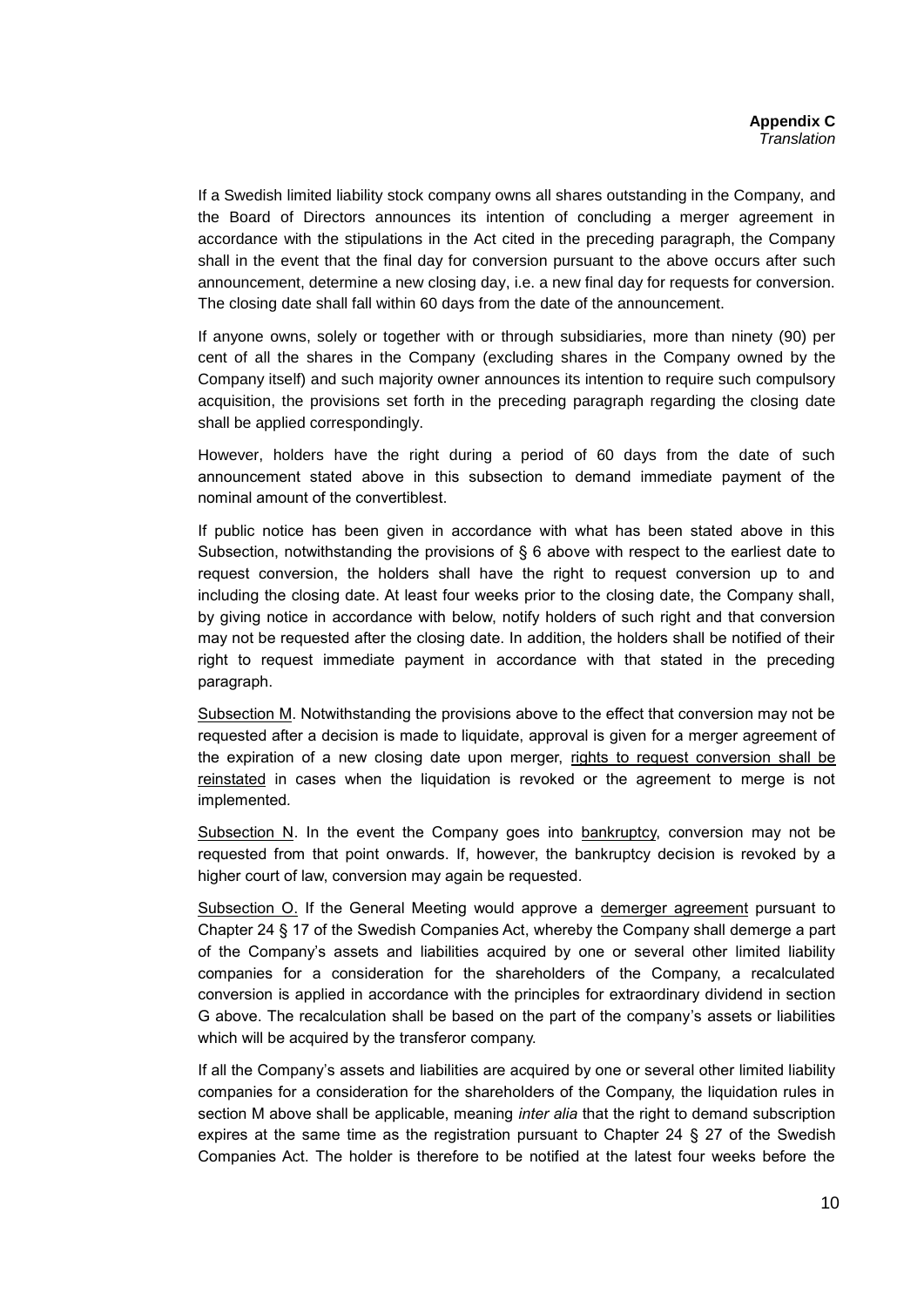demerger plan is submitted to the General Meeting.

# **§ 9 Special undertaking by the Company**

The Company agrees not to undertake any measure that would result in an adjustment of the conversion price to an amount less than the quota of each share in the Company*.*

# **§ 10 Statute of limitations**

All rights to payment of principal shall cease ten years after the maturity date of the convertibles. Funds allocated for payments for which rights cease to exist accrue to the Company.

# **§ 11 Notification**

Notices concerning this loan shall be given to a holder, whose address is known to the Company.

# **§ 12 Confidentiality**

Unless so authorized, the Company, the Bank or Euroclear may not provide information on holders to third parties. The Company has the right to obtain information on holders from the debt register kept by Euroclear.

## **§ 13 Limitation of liability**

With respect to the actions incumbent on Euroclear, the Bank or the Company - Euroclear, the Bank or the Company shall not be deemed liable for loss due to Swedish or foreign legal decrees, Swedish or foreign action by public authorities, acts of war, strikes, blockades, boycotts, lockouts or other similar causes. The reservations with respect to strikes, blockades, boycotts and lockouts apply even if Euroclear, the Bank or the Company itself undertakes, or is the object of, such actions. Neither Euroclear, the Bank nor the Company shall be obligated to provide compensation for loss arising in other situations if Euroclear, the Bank or the Company respectively has exercised normal prudence and are not in any case liable for indirect damages.

If a payment or any other action is stopped by circumstances such as those described in the first paragraph, such action may be deferred until the hindrance has ceased to exist.

# **§ 14 Governing law, etc.**

These terms and conditions and any legal matters relating to the convertibles shall be governed by Swedish law. Any legal proceedings relating to the convertibles shall be instituted in the District Court of Linköping (Sw: *Linköpings tingsrätt*).

 $\overline{\phantom{a}}$  , where  $\overline{\phantom{a}}$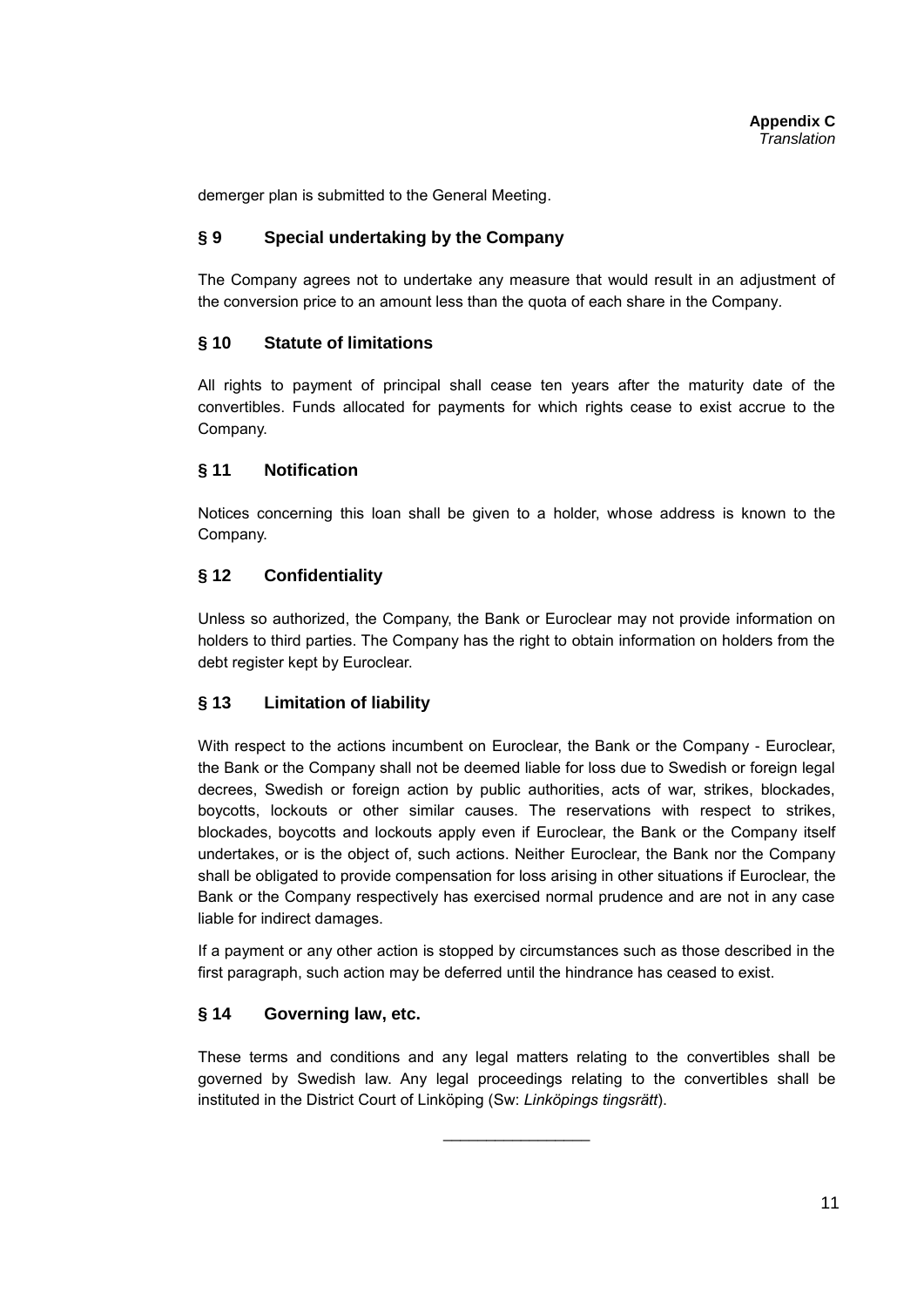# **Board members with the right to subscribe and guidelines for allotment by the Board of Directors**

The convertibles shall, with disapplication of the shareholders' preferential rights, be subscribed for by members of the Board of Directors in Sectra AB (publ) who are not at the same time employed within the Sectra Group. At allotment each member of the Board shall be allotted convertibles at a nominal value in total of no more than 25,000 times the conversion rate, which shall be calculated according to item 7 in the proposal from the shareholders. If the new issue is not subscribed in full, each Board member shall be allotted additional convertibles at a nominal value of a total of no more than 15,000 times the calculated conversion rate.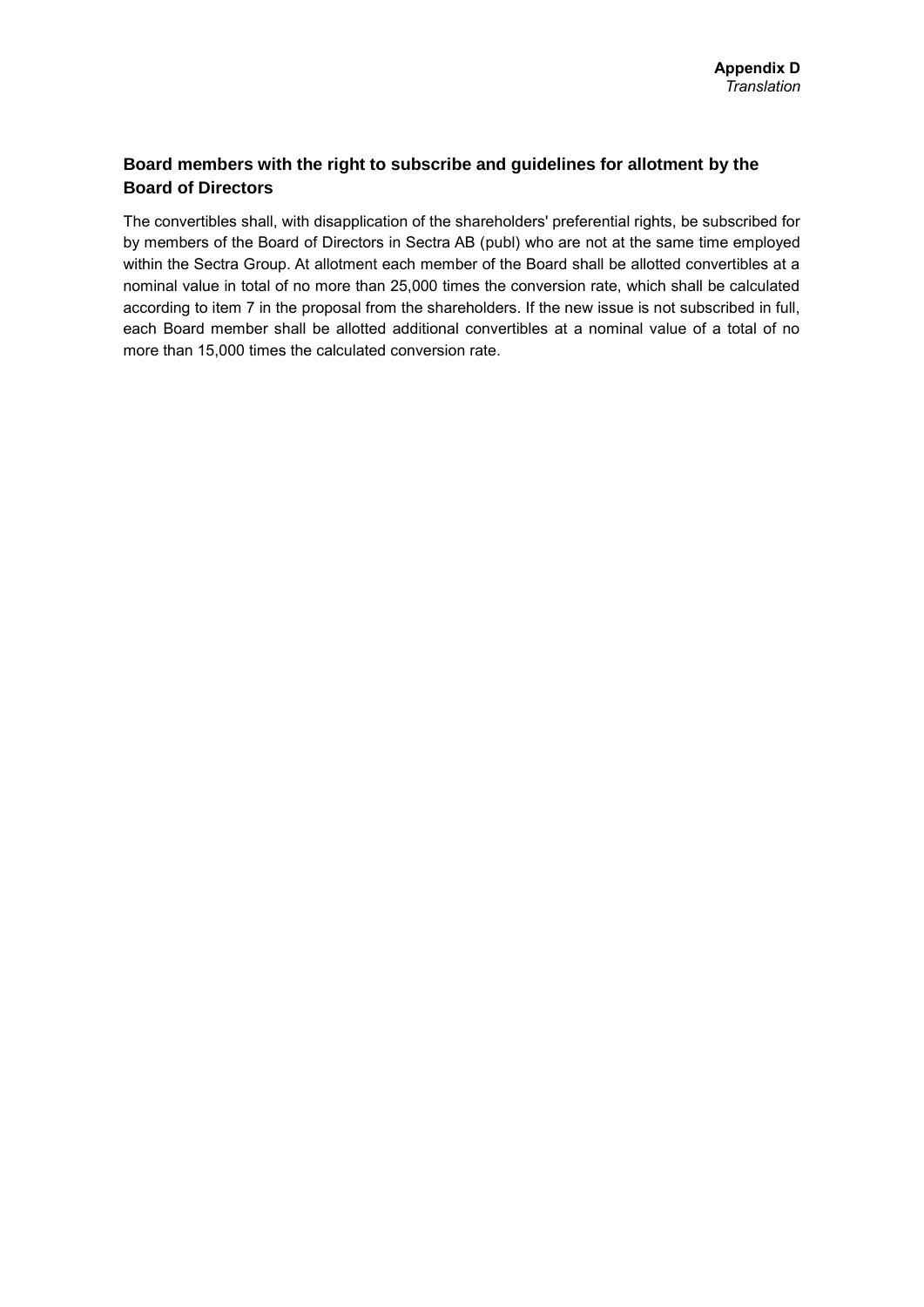# **Terms and Conditions for Sectra AB's Convertibles 2018/2023 of SEK 3,500,000**

## **§ 1 Definitions**

In the terms and conditions the following definitions shall have the meaning presented below.

| "ABL"                    | the Swedish Companies Act (2005:551);                     |
|--------------------------|-----------------------------------------------------------|
| "reconciliation account" | Securities account at Euroclear where each convertible    |
|                          | holder's possession of convertibles or possession of      |
|                          | shares acquired by convertibles are registered.           |
| "share"                  | share of class B in the Company;                          |
| "banking day"            | a day which is not a Sunday, or other public holiday or,  |
|                          | with respect to the payment of promissory notes, is not   |
|                          | equated with a public holiday in Sweden;                  |
| "the Bank"               | a bank or a securities institute, which the Company       |
|                          | from time to time shall contract with to perform the      |
|                          | undertakings of the Bank under these terms and            |
|                          | conditions;                                               |
| "the Company"            | Sectra AB (publ), Registration No. 556064-8304;           |
| "Euroclear"              | Euroclear Sweden AB (the Swedish Central Securities       |
|                          | Depository and Clearing Organisation);                    |
| "conversion"             | the exchange of a convertible for new shares in the       |
|                          | Company;                                                  |
| "conversion price"       | the price at which conversion may occur;                  |
| "convertible"            | such convertible with conversion rights as referred to in |
|                          | Chapter 15 of the Swedish Companies Act (2005:551);       |
| "Holder"                 | a holder of a convertible; and                            |
|                          |                                                           |

## **§ 2 Loan amount and maturity**

The loan amount shall not exceed SEK three million, five hundred thousand (3,500,000). The loan matures on January 31, 2023, except to the extent of prior conversions. The loan carries no interest.

The Company hereby assumes the loan note and undertakes to make payments in accordance with the conditions stated herein.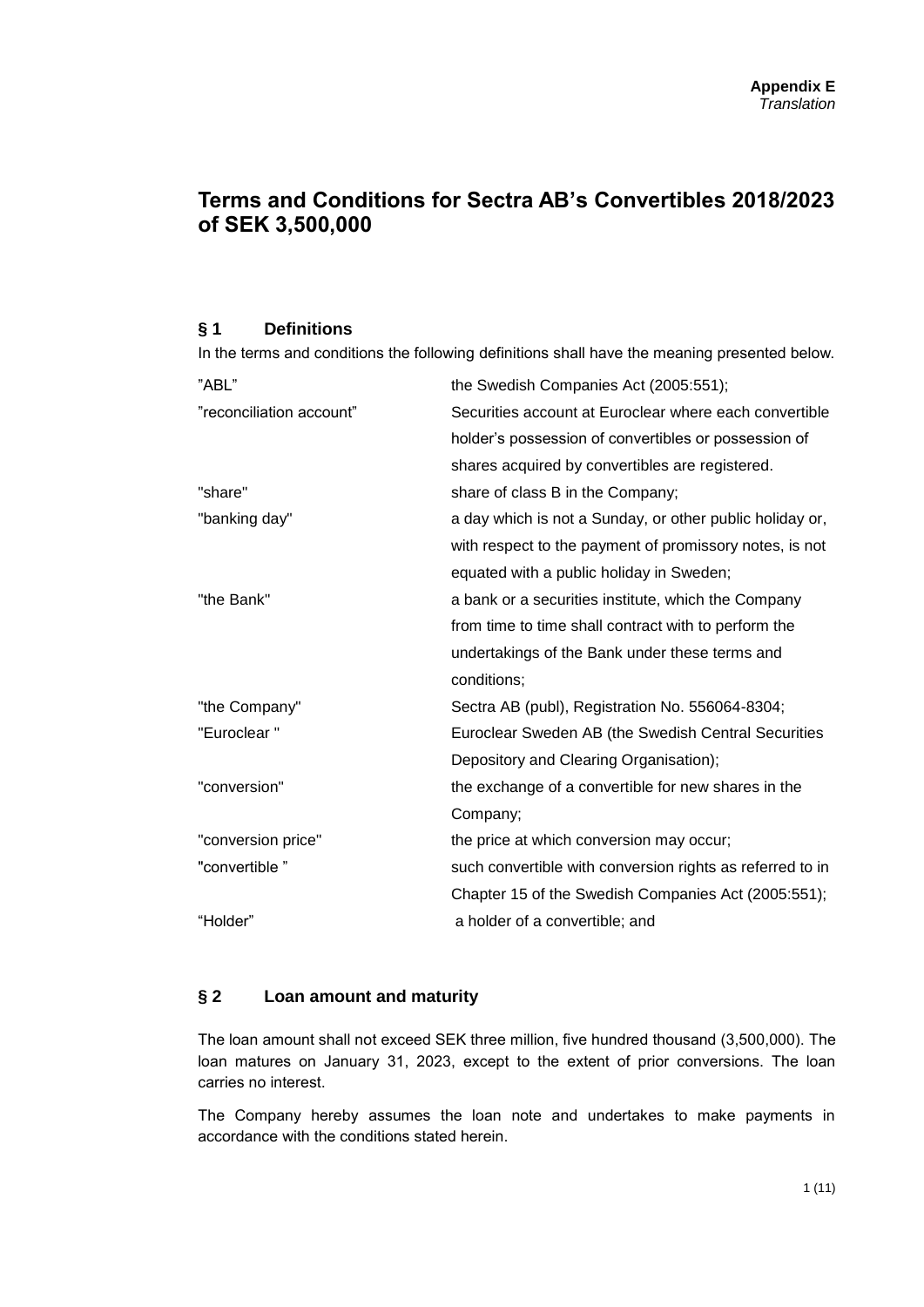# **§ 3 Account operator, registration, etc.**

The loan shall be registered by Euroclear on Securities Accounts in accordance with Chapter 4 of the Swedish Financial Instruments (Accounts) Act (SFS 1998:1479). No certificates will be issued.

Each convertible shall have a nominal value of SEK one (1) or multiples thereof.

The convertibles will be registered on behalf of each holder in the reconciliation account in the Company's securities account.

# **§ 4 Subordination**

In the event the Company is placed in liquidation or insolvent liquidation, the convertibles shall entitle the holders thereof to payment from the Company's assets after the Company's non-prioritised creditors and shall be ranked pari passu with other subordinated obligations, which are not expressly subordinated to this loan.

The Company undertakes, for such time as any creditors hold convertibles pursuant to these terms and conditions, not to assume subordinated obligations which, in the event of the Company's liquidation or insolvent liquidation, shall entitle such creditors to payment from the Company's assets prior to payment pursuant this subordinated loan.

# **§ 5 Repayment of principal amount**

The principal amount will be paid by Euroclear to parties who, on the fifth banking day prior to the due date for payment or on the banking day more close to the due date for payment that may generally be applied on the Swedish securities market (the record date for payment) is registered in an account in the Company's Euroclear register as the holder or as otherwise entitled to receive payment of the principal amount.

If the holder, or a person who is registered in an account in the Company's Euroclear register as otherwise entitled to receive payment of the principal amount, has via an accountoperating institute registered that the payment of the principal amount should be deposited in a specified bank account, such deposit will be made by Euroclear on the due date for payment. In the absence of such agreement, Euroclear will transmit the payment of the principal amount on that date to the address of the appropriate party as recorded at Euroclear on the record date for payment. If the due date for payment is a day that is not a banking day, the payment will not be deposited or transmitted until the immediately following banking day.

If Euroclear, due to delay on the part of the Company or to other hindrance, is unable to make the principal amount payment when due, the payment will be made by Euroclear as soon as such hindrance has been removed to the party who, on the record date for payment, was registered as the holder or listed as entitled to receive payment of the principal amount.

In the event that the Company shall fail to make funds available to Euroclear in time for payment of the principal amount on the relevant due date for payment, although there is not any hindrance in the liability of the bank or Euroclear as stated below, interest shall be payable pursuant to § 5 of the Swedish Interest Act (Sw. *räntelagen, 1975:635*) from the due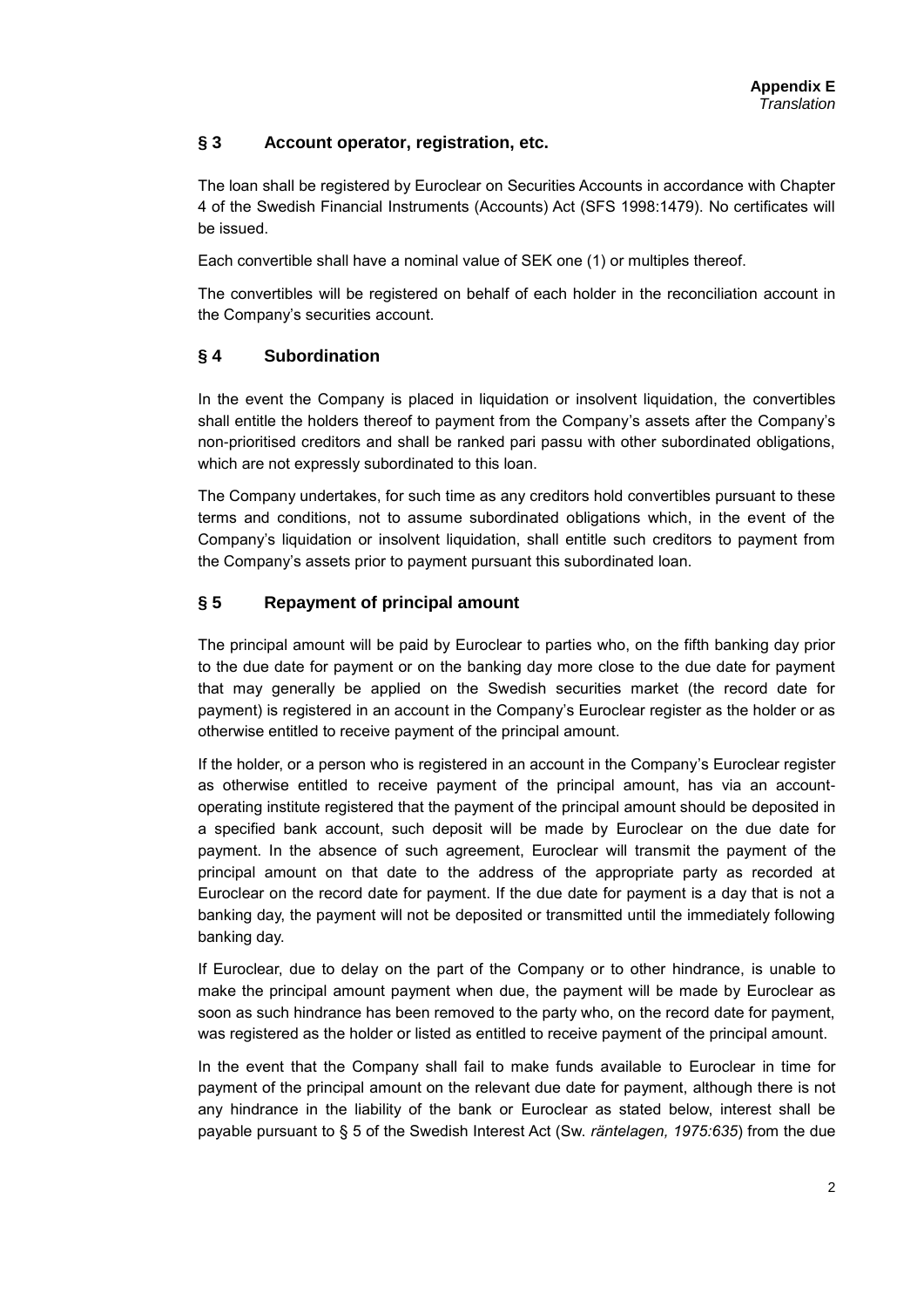date for payment, up to and including the banking day upon which, no later than 10:00 a.m., funds have been made available to Euroclear.

# **§ 6 Conversion**

Holders shall have the right, during the period January 9–13, 2023, to request conversion of their convertibles into shares. The conversion price shall correspond to 150 percent of the volume-weighted average of price paid for the company's shares on Nasdaq Stockholm during the period August 30–September 12, 2018, however not less than SEK 100. Request for conversion shall be made to the company on a registration form specified by the company or to the one that the company provides on an established registration form.

One new share will be received for each full amount equivalent to the conversion price of the total principal value of this convertible, registered in the applicable account for convertibles, which one and the same holder wishes to convert at the same time. If this amount is not evenly divisible by the conversion price, the surplus amount shall be paid in cash at the date of the final maturity of the loan. The conversion price may be adjusted in the circumstances described below.

Conversion is effected by the new shares being registered in the Company's share register as interim. Any surplus cash amount as specified above shall at the date of the final maturity of the loan be paid. After the registration has been made with the Swedish Companies Registration Office, the registration in the reconciliation account will become final.

# **§ 7 Dividends in connection with conversion**

Shares issued upon conversion carry rights to dividends commencing on the record date for dividends which falls immediately after the day on which conversion is effected.

## **§ 8 Adjustment of conversion price, etc.**

The following shall apply with respect to the rights of holders in the situations described below.

Subsection A. If the Company effects a bonus issue of shares, at a conversion requested on such date that the thereby received share does not carry right to a bonus share, an adjusted conversion price shall be applicable in accordance with the following.

$$
A = \frac{B*C}{D}
$$

| А  |     | adjusted conversion price                  |
|----|-----|--------------------------------------------|
| В  | $=$ | preceding conversion price                 |
| C. |     | number of shares prior to the bonus issue  |
| D  |     | number of shares following the bonus issue |

The Company has the right to wait with conversion until after the record date for the issue if it facilitates accomplishment of the issue.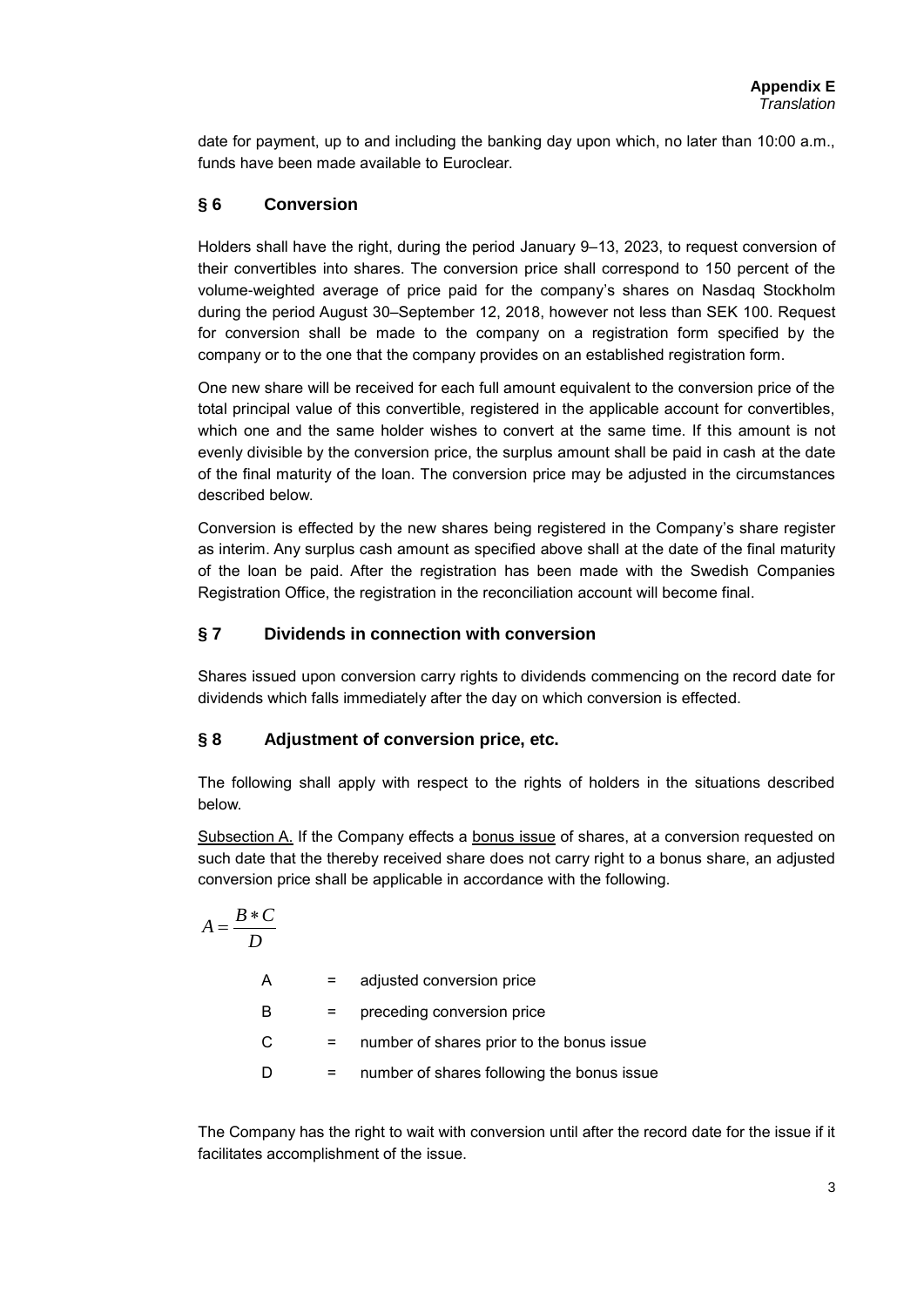Subsection B. If the Company effects a consolidation or a split of its shares, subsection A above shall apply. The date on which the consolidation or split is carried out with Euroclear shall in such case be considered to be on an equal footing with the record date of the bonus issue.

Subsection  $C$ . If the Company issues new shares  $-$  with preferential rights to its shareholders to subscribe for new shares for cash – an adjusted conversion price shall apply in accordance with the following if conversion is requested on such a date that rights to participate in the new issue do not accrue,

$$
A = \frac{B*C}{D}
$$

| A |     | adjusted conversion price                                                               |
|---|-----|-----------------------------------------------------------------------------------------|
| B | $=$ | preceding conversion price                                                              |
| C | Ξ.  | the average share price                                                                 |
| D |     | the average share price increased by the theoretical value of the<br>subscription right |

The average price of the share is the average of the mean of the highest and lowest prices paid each trading day in transactions as recorded on Nasdaq Stockholm during the subscription period. In the absence of a quotation of paid price, the last bid price quoted shall be used in the calculation. If neither a paid price nor a bid price is quoted on a given day, that day shall be excluded from calculation of the average share price.

The theoretical value of subscription rights is calculated in accordance with the following formula:

$$
A = \frac{B * (C - D)}{E}
$$
  
\nA = the theoretical value of the subscription right  
\nB = maximum number of shares that can be issued according to the  
\nresolution approaching the new issue  
\nC = average price of the share  
\nD = the price at which the shares are being issued  
\nnumber of shares outstanding prior to the resolution whereby new  
\nshares are issued

If the subscription right has a negative value, the theoretical value of the subscription rights shall be fixed at zero.

The Company has the right to wait with conversion until after the record date if it facilitates accomplishment of the issue.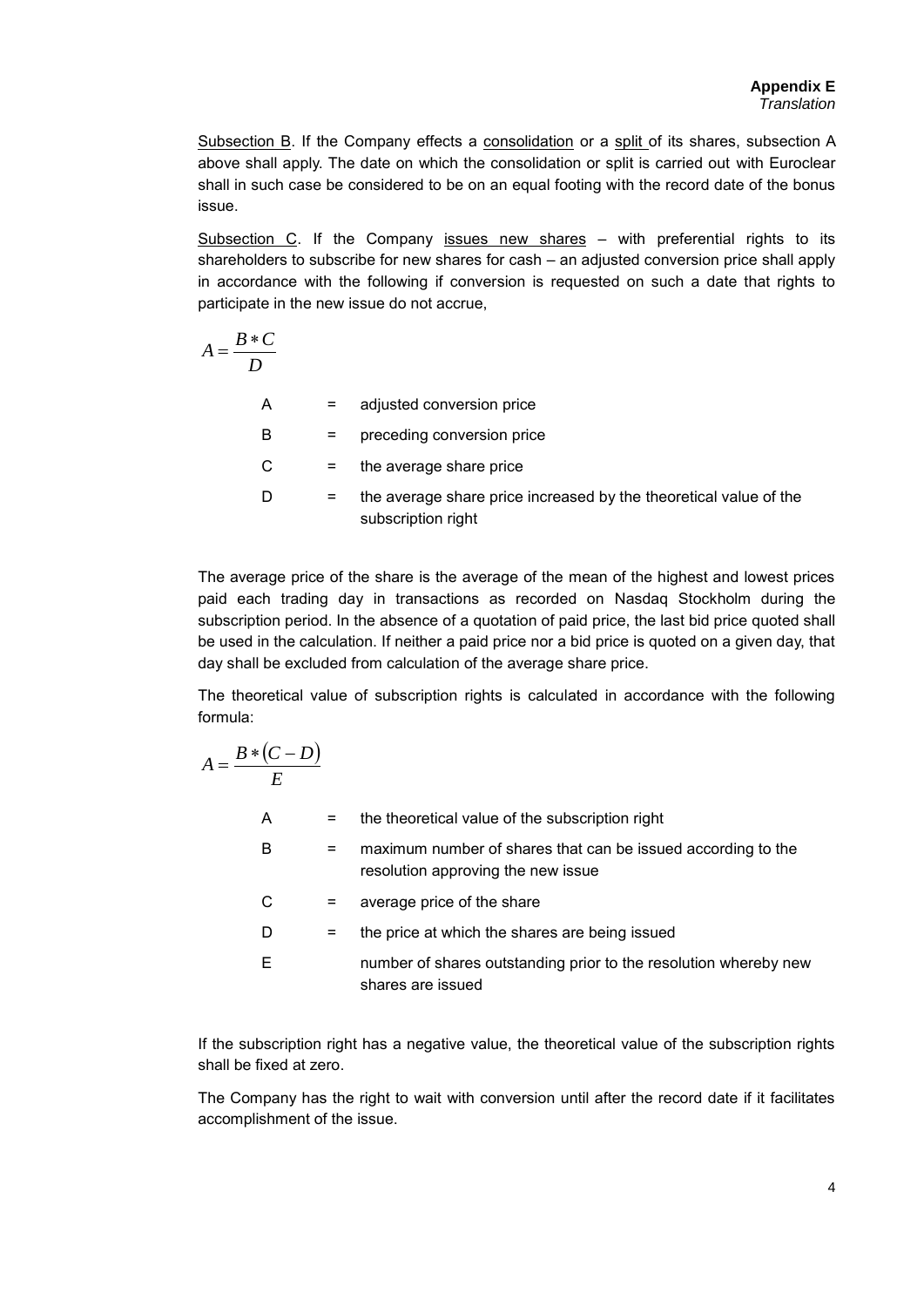The Company likewise has the right to give all holders the same preferential rights that according to the resolution belong to the shareholders*.* Notwithstanding that conversion has not been carried out holders shall be considered owners of the number of shares that the holder would have received if conversion had been carried out to the conversion price at the date of the resolution to issue new shares. The fact that the holder would have been able to receive a cash sum in accordance with above, shall not result in any right now in question. Adjustment of the conversion price shall not take place if the Company should decide to give the holders preferential right in accordance with these conditions.

Subsection D. If the Company effects an issue as referred to in Chapter 15 of the Swedish Companies Act – with preferential rights for the shareholders to subscribe for convertibles in return for cash payment - an adjusted conversion price shall apply in accordance with the following if conversion is requested on such a such date that right to participate in the new issue does not accrue,

$$
A = \frac{B*C}{D}
$$

A = adjusted conversion price B = preceding conversion price  $C =$  average share price D = average share price increased by the value of subscription rights

The average share price is calculated as stated in subsection C. above.

The value of the subscription right shall be considered to correspond to the average of the mean of the highest and the lowest prices paid for such rights each trading day in transactions as recorded on Nasdaq Stockholm during the subscription period. In the absence of a quotation of a paid price, the last bid price quoted shall be included in the calculation. If neither a paid price nor a bid price is quoted on a given day, that day shall be excluded from calculation of the value of subscription rights.

The Company has the right to wait with carrying out conversion until after the record date for the issue if it facilitates accomplishment of the issue.

The Company likewise has the right to give all holders the same preferential rights that accrue to the shareholders according to the resolution. In this case every holder shall, notwithstanding conversion has not been carried out, be considered owner of the number of shares the holder would have received if conversion had been carried out at the existing conversion price at the time of the resolution to issue convertibles. The circumstance that the holder also could have been able to receive a cash sum in accordance with the above mentioned shall not result in any right now at hand*.* No adjustment of the conversion price shall take place if the Company should resolve to give the holders preferential rights in accordance with those conditions.

Subsection E. Should the Company, in cases other than those set forth in subsections A. through D. above, make an offer to its shareholders to acquire on a preferential basis securities or rights of any type from the Company in accordance with the principles stated in Chapter 13, § 1 of the Swedish Companies Act or decide to distribute, in accordance with the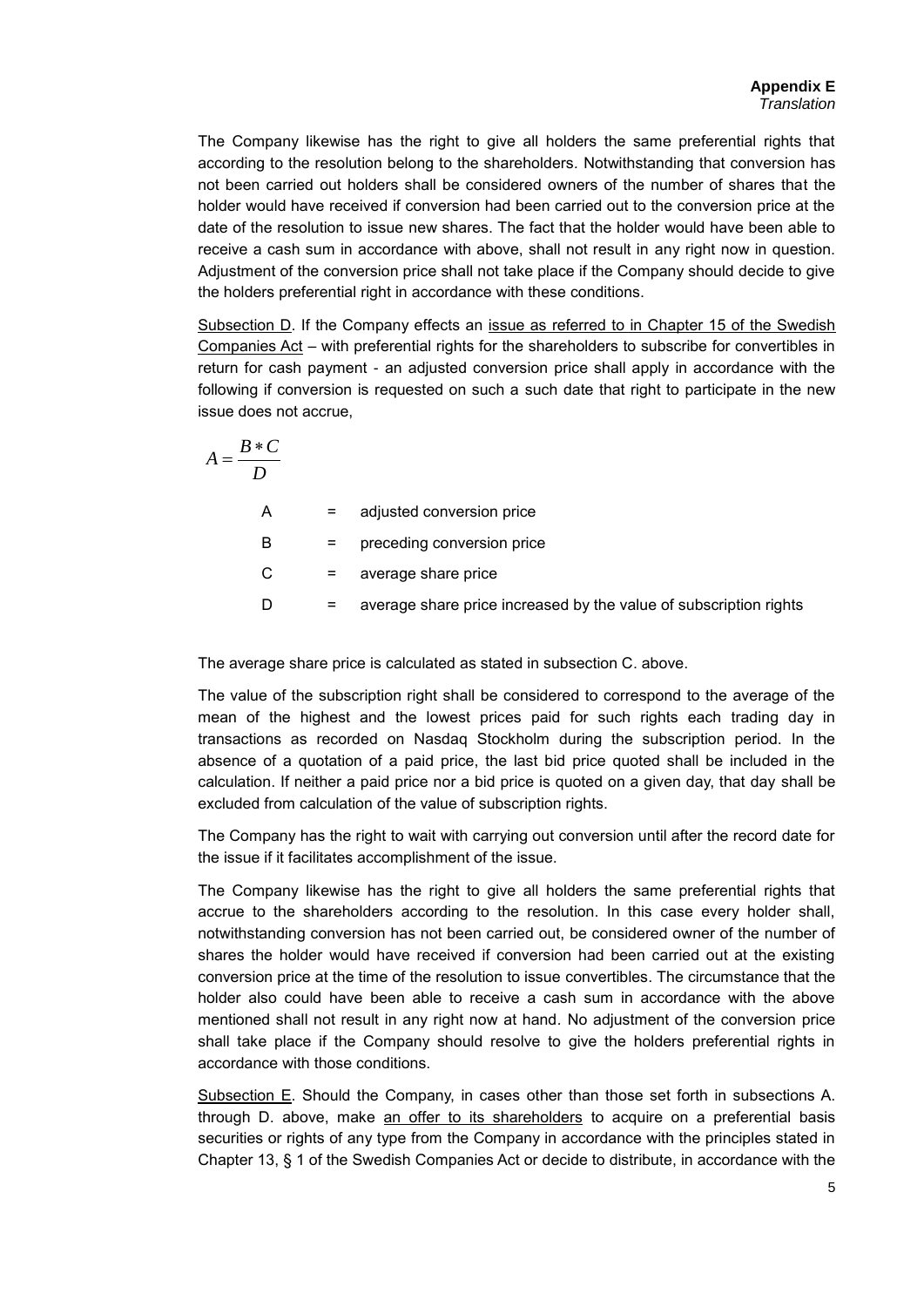above mentioned principles, such securities or rights to shareholders without consideration, an adjusted conversion price according to below shall be applied in connection with conversions requested at any time such that the received share does not carry rights to participate in the offer or distribution.

$$
A = \frac{B*C}{D}
$$
  
A = adjusted conversion price  
B = preceding conversion price  
C = average share price

 $D =$  average share price increased by the value of rights to participate in the offer or distribution

The average share price is calculated during the specified subscription period in the offer as stated in subsection C. above.

In the event that shareholders receive purchase rights and trading of such rights has occurred, the value of the right to participate in the offer shall be considered to correspond to the average of the mean of the highest and lowest prices paid for such rights each trading day in transactions as recorded on Nasdaq Stockholm during the subscription period. In the absence of a quotation of a paid price, the last price quoted shall be included in the transaction. If neither a paid price nor a bid price is quoted on a given day, that day shall be excluded from the calculation of value of the purchase rights.

In the event that shareholders have not received purchase rights or if such trading in purchase rights as referred to in the preceding paragraph has not occurred, the adjustment of the conversion price shall be calculated by applying as far as possible the principles set forth in subsection E. herein. The following shall thereby apply.

If a listing occurs of the securities or rights offered to the shareholders, the value of the right to participate in the offer shall be considered to correspond to the average of the prices paid for such securities or rights on each trading day during 25 days from and including the first day for listing calculated as the mean of the highest and lowest paid prices recorded for transactions in these securities or rights on Nasdaq Stockholm, less any consideration that is paid for these in conjunction with the offer. In the absence of a quotation of price, the last bid price quoted shall be used in the calculation. If neither a paid price nor a bid price is quoted on a given day, that day shall be excluded from calculation of the average price. When a recalculation of the conversion price is made according to this paragraph, the above mentioned 25 trading days shall be considered to correspond to the application period in the offer according to the above.

Should listing not occur, the value of the right to participate in the offer shall be determined as far as possible on the change in the market price of the Company's shares that can be considered to have arisen as a consequence of the offer.

The Company has the right to wait with conversion until after the record date for the offer if it facilitates accomplishment of the offer.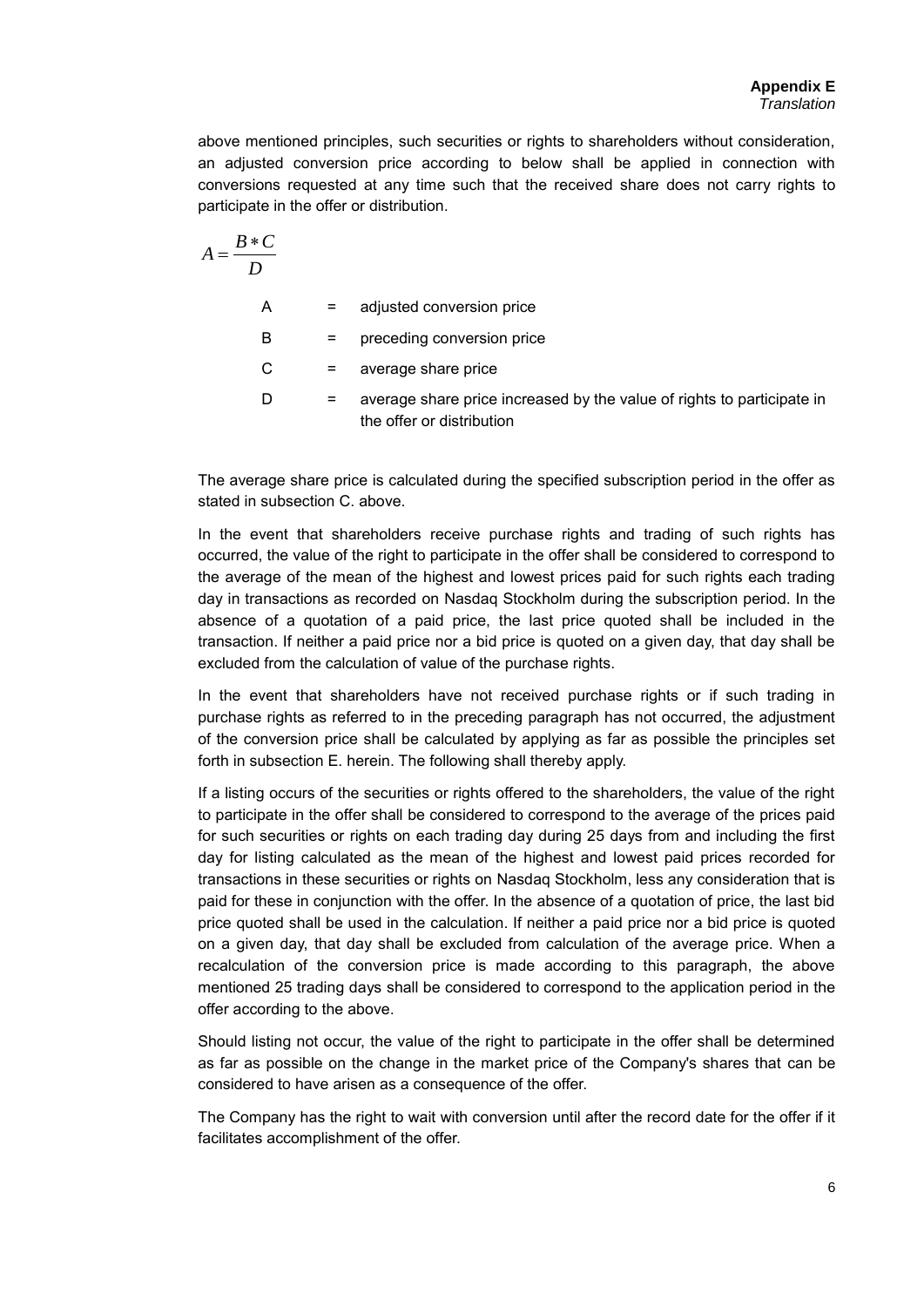The Company likewise has the right to give all holders the same preferential rights, as according to the resolution is granted to the shareholders. In this case every holder, notwithstanding that a conversion has not been carried out, shall be considered owner of the number of shares the holder would have had received if the conversion had been carried out at the existing conversion price at the time of the resolution of the offer. The fact that the holder also could have been able to receive a cash sum according to the above shall not result in any right now at hand*.* If the Company should resolve to give the holders preferential rights in accordance with those conditions, no adjustment of the conversion price shall be made.

Subsection F. If a cash dividend to shareholders is decided, an adjusted conversion price shall be applied for conversions requested at such time that the shares received in such event do not carry rights to receipt of such dividend. The adjustment shall be based on the amount paid to the shareholders (as dividend and/or as reduction of the share capital with repayment to the shareholders), i.e. on the total dividend and/or repayment. The adjustment shall be made according to the following.

$$
A = \frac{B*C}{D}
$$

A = adjusted conversion price

B = preceding conversion price

 $C =$  average share price

 $D =$  average share price increased by the dividend and/or repayment paid per share

The average price of the share is calculated over a period of 25 trading days starting from and including the day the share is listed without rights to dividends and corresponds to the average of the mean of the highest and lowest prices paid each trading day during this period in accordance with the official price list of Nasdaq Stockholm. In the absence of a quotation of a paid price, the last bid price quoted shall be used in the calculation. If neither a paid price nor a bid price is quoted on a given day, that day shall be excluded from the calculation.

The Company has the right to wait with conversion until after the record date for the dividends if it facilitates accomplishment of the dividend.

Subsection G. Should the Company's share capital be reduced through a repayment to its shareholders, an adjusted conversion price shall be applied for conversions requested at such time that the shares received in such event do not carry rights to receipt of such repayment. The conversion shall be based on the amount which is repaid to the shareholders (as dividend and/or as reduction of the share capital with repayment to the shareholders), i.e. on the aggregated dividends and/or repayment. The adjustment shall be made according to the following.

$$
A = \frac{B*C}{D}
$$

7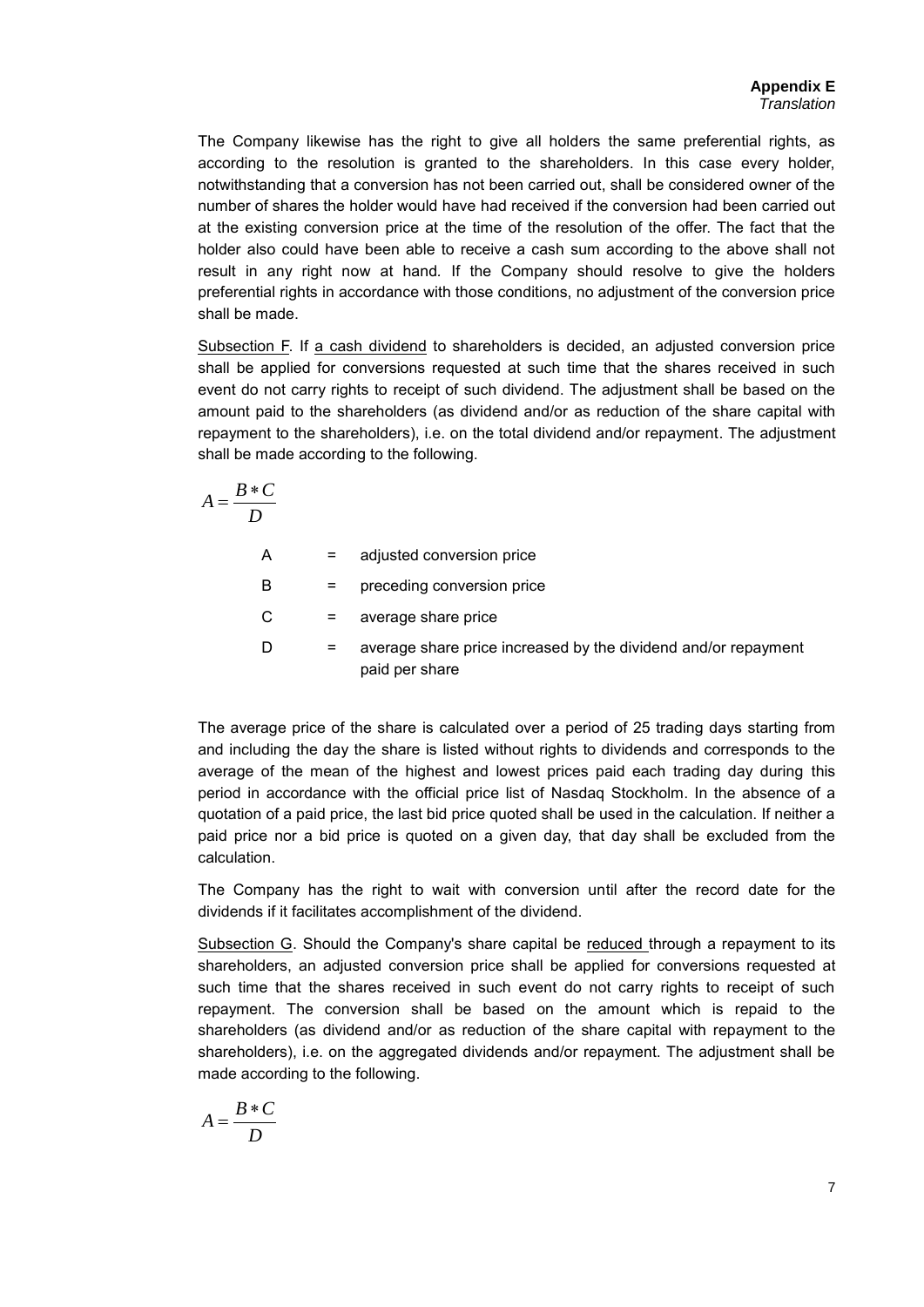- A = adjusted conversion price
- B = preceding conversion price
- $C =$  average share price
- $D =$  average share price increased by the dividend and/or the amount being repaid per share

The average share price is calculated under a period of 25 trading days from and including the day the share is listed without right to repayment and corresponds to the average of the mean of the highest and lowest prices paid each trading day during this period in accordance with the official price list of Nasdaq Stockholm. In the absence of a quotation of a paid price, the last bid price quoted shall be used in the calculation. If neither a paid price nor a bid price is quoted on a given day, that day shall be excluded from the calculation.

The Company has the right to wait with conversion until after the resolution of repayment of share capital to shareholders has been registered at the Companies Registration Office, if it facilitates the accomplishment of the resolution of repayment of share capital.

Subsection H. Should the Company take action in accordance with the above and should the application of the conversion formula established for such action with reference to technical design of such action or for any other reason, not be possible, or it would result in the holders receiving, in relation to the shareholders, economic compensation that is not reasonable, the Board of Directors of the Company has the right to make adjustment of the conversion price as the Board of Directors determines appropriate to ensure that the adjustment of the conversion price leads to a reasonable result.

Subsection I. In adjusting the conversion price as described above, the price shall be rounded to units of SEK 0.10, with SEK 0.05 rounded upwards.

Subsection J. If it is decided that the Company is to enter into liquidation pursuant to Chapter 25 of the Swedish Companies Act, conversion may not be requested thereafter, regardless of the grounds for liquidation; the right to request conversion ceases simultaneously with the decision to liquidate, notwithstanding the fact that the decision may not have come into legal force. However, the holder has the right, in such cases, to demand immediate payment of the principal amount of the convertible. If the decision to liquidate is made at a General Meeting of Shareholders, this right becomes effective on the day following the Meeting or otherwise on the day following the date on which the court order or liquidation has come into legal force. Within a week thereafter, the Company, as provided below, shall notify the holders in writing, advising them of their right to immediate payment.

Not later than two months before the General Meeting of the Shareholders determines whether the Company should enter into voluntary liquidation, as provided in Chapter 25 of the Swedish Companies Act, the holders shall be informed, as provided below, of the planned liquidation. The notice shall include a reminder that conversion may not be requested after the Meeting has voted to liquidate.

If the Company gives notice of a planned liquidation as stated above, holders are – notwithstanding the provisions above regarding the earliest time for requesting conversion – entitled to request conversion from the date when the notice was issued, provided that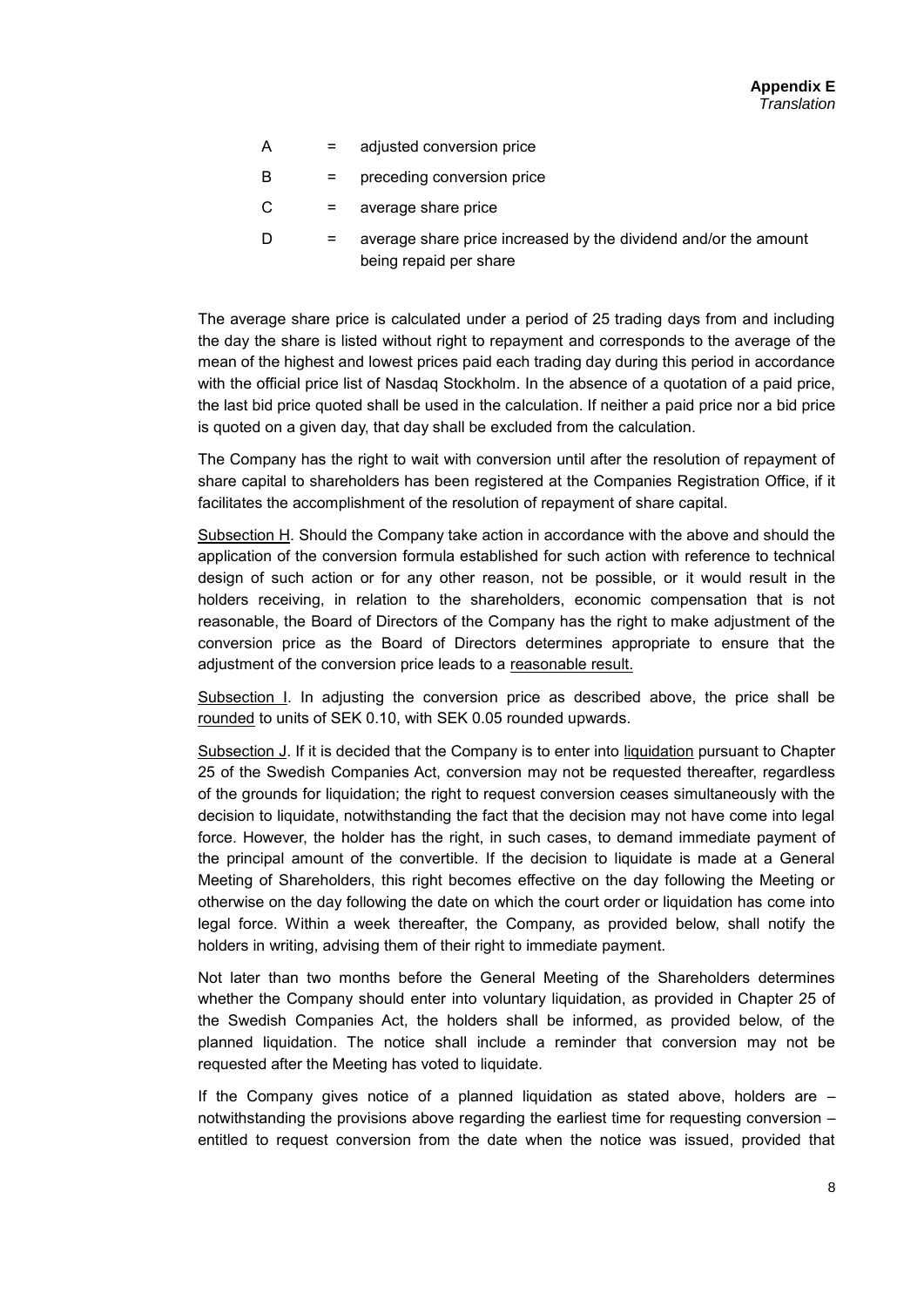conversion can be effected not later than the tenth calendar day prior to the General Meeting of Shareholders at which the issue of the Company's liquidation is to be considered.

Subsection K. If the General Meeting of Shareholders shall approve a merger agreement, in accordance with Chapter 23, § 15, of the Swedish Companies Act whereby the Company would be absorbed by another Company, conversion may not thereafter be requested.

However, the holder has the right during a period of two months from the date of such approval to demand immediate payment of the principal amount of the convertible.

The Company shall notify holders, advising them of this right, not later than one week following the beginning of such period. Nothing contained herein shall impair rights that may legally accrue to the holders in their capacity as holders in conjunction with a merger.

Not later than two months prior to the time the Company takes a final decision on the matter of a merger as described above, the holders shall be informed by notice of such merger plans. The notice shall present a report on the principal terms of the planned merger agreement and shall remind the holders that conversion may not be requested once the merger has been fully approved in accordance with that stated in the first paragraph above.

Should the Company give notice of the planned merger as stated above, the holders shall, notwithstanding the provisions regarding the earliest time for requesting conversion, have the right to request conversion from the date when the notice of the merger plans was issued, provided that conversion can be effected not later than the tenth calendar day prior to the General Meeting of Shareholders at which the merger agreement, whereby the Company shall become part of another company, is to be approved.

Subsection L. Should the Board of Directors, in accordance with Chapter 23, § 28 of the Swedish Companies Act, conclude a merger agreement whereby the Company shall be absorbed by the parent company, or the Company's shares become subject to compulsory acquisition pursuant to Chapter 22, § 1 of the same act, the following shall apply.

If a Swedish limited liability stock company owns all shares outstanding in the Company, and the Board of Directors announces its intention of concluding a merger agreement in accordance with the stipulations in the Act cited in the preceding paragraph, the Company shall in the event that the final day for conversion pursuant to the above occurs after such announcement, determine a new closing day, i.e. a new final day for requests for conversion. The closing date shall fall within 60 days from the date of the announcement.

If anyone owns, solely or together with or through subsidiaries, more than ninety (90) per cent of all the shares in the Company (excluding shares in the Company owned by the Company itself) and such majority owner announces its intention to require such compulsory acquisition, the provisions set forth in the preceding paragraph regarding the closing date shall be applied correspondingly.

However, holders have the right during a period of 60 days from the date of such announcement stated above in this subsection to demand immediate payment of the nominal amount of the convertibles.

If public notice has been given in accordance with what has been stated above in this Subsection, notwithstanding the provisions of § 6 above with respect to the earliest date to request conversion, the holders shall have the right to request conversion up to and including the closing date. At least four weeks prior to the closing date, the Company shall,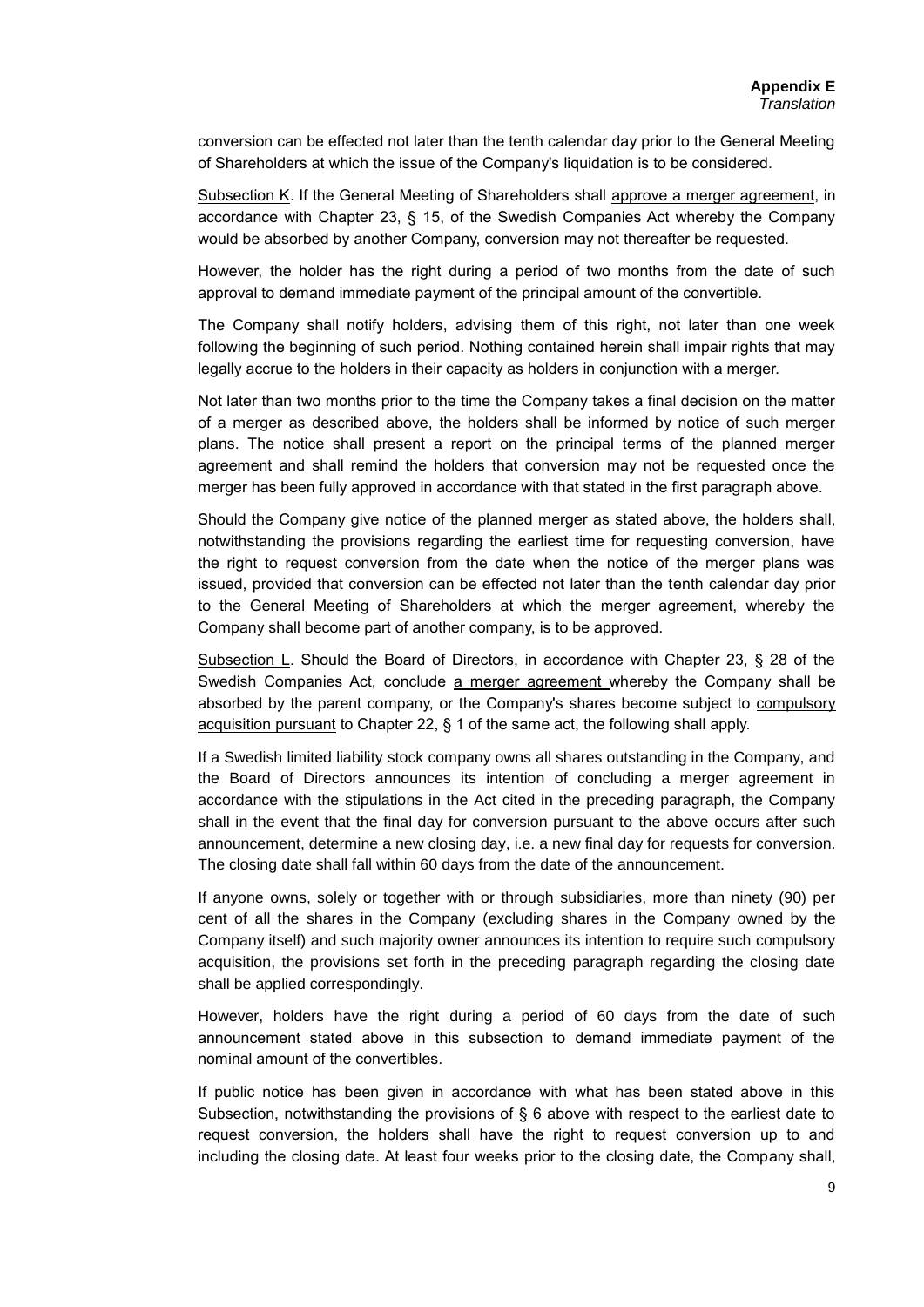by giving notice in accordance with below, notify holders of such right and that conversion may not be requested after the closing date. In addition, the holders shall be notified of their right to request immediate payment in accordance with that stated in the preceding paragraph.

Subsection M. Notwithstanding the provisions above to the effect that conversion may not be requested after a decision is made to liquidate, approval is given for a merger agreement of the expiration of a new closing date upon merger, rights to request conversion shall be reinstated in cases when the liquidation is revoked or the agreement to merge is not implemented*.*

Subsection N. In the event the Company goes into  $b$ ankruptcy, conversion may not be requested from that point onwards. If, however, the bankruptcy decision is revoked by a higher court of law, conversion may again be requested*.*

Subsection O. If the General Meeting would approve a demerger agreement pursuant to Chapter 24 § 17 of the Swedish Companies Act, whereby the Company shall demerge a part of the Company's assets and liabilities acquired by one or several other limited liability companies for a consideration for the shareholders of the Company, a recalculated conversion is applied in accordance with the principles for extraordinary dividend in section G above. The recalculation shall be based on the part of the company's assets or liabilities which will be acquired by the transferor company.

If all the Company's assets and liabilities are acquired by one or several other limited liability companies for a consideration for the shareholders of the Company, the liquidation rules in section M above shall be applicable, meaning *inter alia* that the right to demand subscription expires at the same time as the registration pursuant to Chapter 24 § 27 of the Swedish Companies Act. The holder is therefore to be notified at the latest four weeks before the demerger plan is submitted to the General Meeting.

# **§ 9 Special undertaking by the Company**

The Company agrees not to undertake any measure that would result in an adjustment of the conversion price to an amount less than the quota of each share in the Company*.*

## **§ 10 Statute of limitations**

All rights to payment of principal shall cease ten years after the maturity date of the convertibles. Funds allocated for payments for which rights cease to exist accrue to the Company.

## **§ 11 Notification**

Notices concerning this loan shall be given to a holder, whose address is known to the Company.

## **§ 12 Confidentiality**

Unless so authorized, the Company, the Bank or Euroclear may not provide information on holders to third parties. The Company has the right to obtain information on holders from the debt register kept by Euroclear.